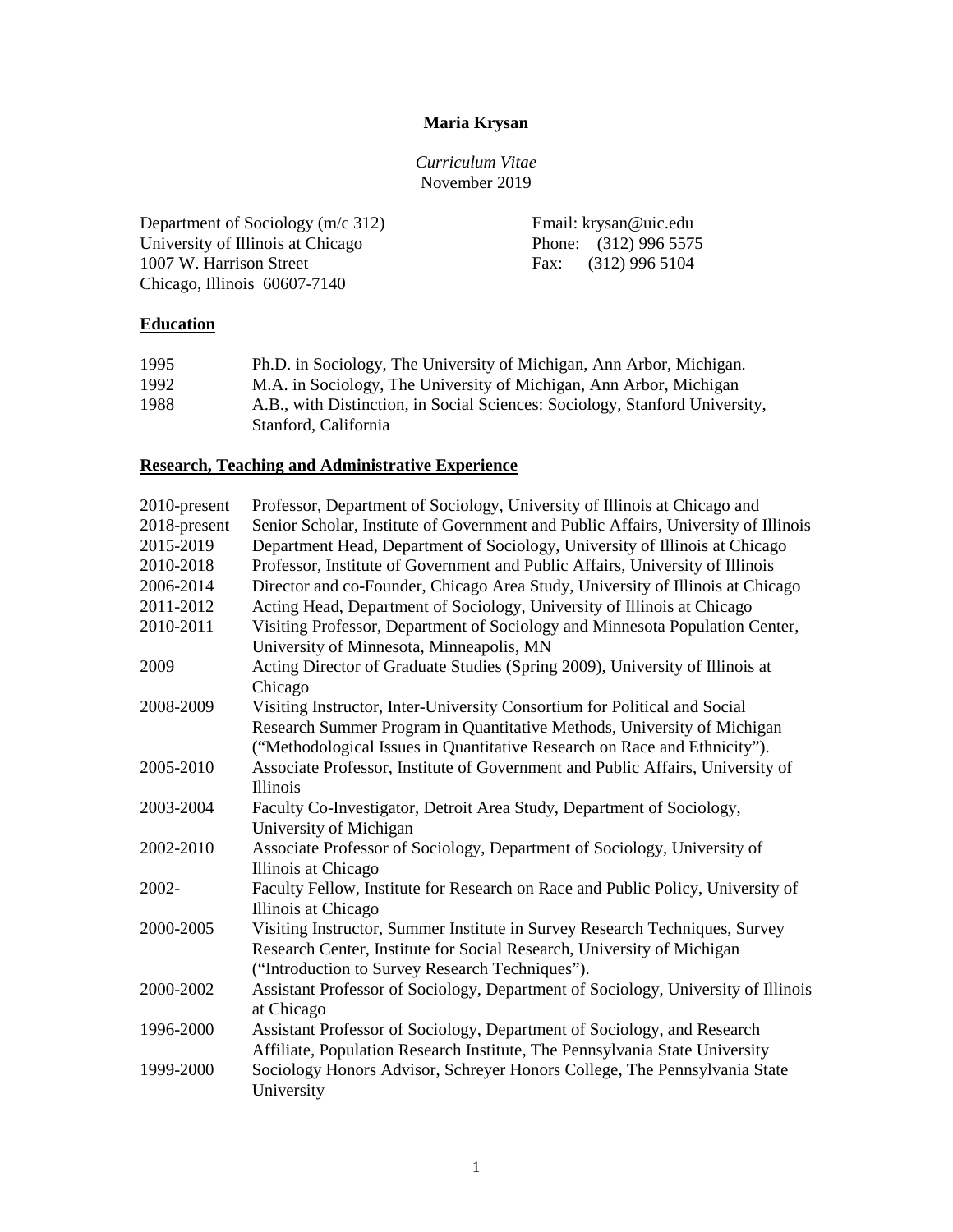| 1995        | Research Fellow, Survey Research Center, Institute for Social Research,     |
|-------------|-----------------------------------------------------------------------------|
|             | University of Michigan                                                      |
| 1993-1995   | Research Assistant to Howard Schuman and Charlotte Steeh, Institute for     |
|             | Social Research, University of Michigan                                     |
| 1993-1994   | Associate Director, Detroit Area Study, Department of Sociology,            |
|             | University of Michigan                                                      |
| Summer 1993 | Lecturer, American Sociological Association's Minority Opportunity Summer   |
|             | Training Program (MOST), Department of Sociology, University of Michigan    |
| 1991-1992   | Graduate Student Teaching Assistant, Department of Sociology, University of |
|             | Michigan                                                                    |
| Summer 1992 | Research Assistant to Howard Schuman, Institute for Social Research,        |
|             | University of Michigan                                                      |
| 1988-1990   | Research Assistant to Drs. Kristin Moore and Nicholas Zill, Child Trends,   |
|             | Inc., Washington, D.C. (Also Summer 1991)                                   |
| 1988-1990   | Research Assistant to Dr. William V. D'Antonio, American Sociological       |
|             | Association, Washington, D.C. (Also Summer 1991)                            |

### **Books**

Maria Krysan and Kyle Crowder. 2017. The Cycle of Segregation: Social Processes and Residential Stratification. New York: Russell Sage Foundation.

*Winner of the 2019 Otis Dudley Duncan Book Award from the Section on the Sociology of Population of the American Sociological Association Winner of the 2018 Oliver Cromwell Cox Book Award from the Section on Racial And Ethnic Minorities of the American Sociological Association Winner of the 2018 Robert E. Park Award for the Best Book from the Community and Urban Sociology Section of the American Sociological Association Honorable Mention for the 2018 Outstanding Contribution to Scholarship Book Award from the Race, Gender, and Class Section of the American Sociological Association*

Maria Krysan and Amanda Lewis (eds.). 2004. The Changing Terrain of Race and Ethnicity. New York: Russell Sage Foundation.

Howard Schuman, Charlotte Steeh, Lawrence Bobo, and Maria Krysan. 1997. Racial Attitudes in America: Trends and Interpretations, 2nd edition. Cambridge: Harvard University Press. *Chapter 7 reprinted in Charles A. Gallagher (Ed.), Rethinking the Color Line: Readings in Race and Ethnicity. 1999. Mountain View, CA: Mayfield Publishing Company.*

*Maria Krysan. 2008. Responsible for creating and maintaining the website at <http://www.igpa.uiuc.edu/programs/racialAttitudes/> , which updates data from Racial Attitudes in America: Trends and Interpretations.* 

### **Refereed Journal Publications**

- Sarah Moberg, Maria Krysan, and Deanna Christianson. 2019. "Trends in Racial Attitudes." Public Opinion Quarterly 83(2): 450-471.
- Marylee Taylor, Maria Krysan, and Matthew Hall. 2017. "The Uncertain Impact of Anglo/Latino Contact on Anglos' Immigration Policy Views: Awareness of Latinos' Problems is the Key." The DuBois Review 14 (2): 471-495.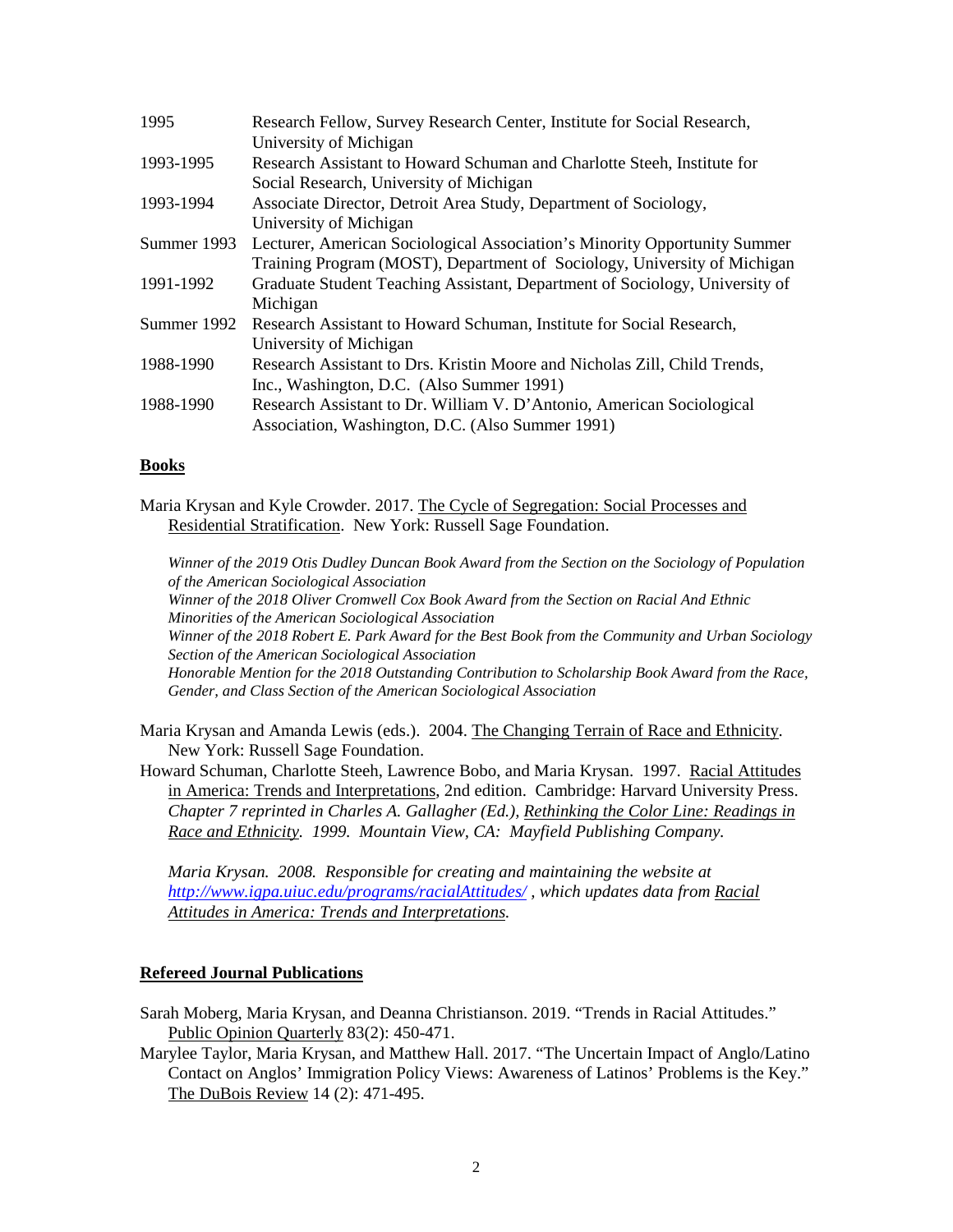- Maria Krysan, Courtney Carter and Marieke van Londen. 2017. "The Diversity of Integration in a Multi-Ethnic Metropolis: What Do Whites, African Americans, and Latinos Imagine?" The DuBois Review 14(1): 35-71.
- Matthew Hall and Maria Krysan. 2017. "The Neighborhood Context of Latino Threat." Sociology of Race and Ethnicity 3(2): 218-235.
- Kyle Crowder and Maria Krysan. 2016. "Moving Beyond the Big Three: A Call for New Approaches to Studying Racial Residential Segregation." Invited essay for City and Community 15(1): 18-22.
- Esther Havekes, Michael D.M. Bader, and Maria Krysan. 2016. "Realizing Racial and Ethnic Neighborhood Preferences? Mismatches Between What People Want, Where they Search, and Where they Live." Population Research and Policy Review 35:101-126.
- Allyson Holbrook, David Sterrett, Timothy Johnson, and Maria Krysan. 2016. "Racial Disparities in Political Participation Across Issues: The Role of Issue-Specific Motivators." Political Behavior 38:1-32.
- Ray Sin and Maria Krysan. 2015. "What is Racial Residential Integration? A Research Synthesis, 1950-2013." Sociology of Race and Ethnicity 1(4): 467-474.
- Michael Bader and Maria Krysan. 2015. "Community Attraction and Avoidance in Chicago: What's Race Got to Do with It?" The Annals of the American Academy of Political and Social Science 660(261-281).
- Maria Krysan. 2011. "Race and Residence from the Telescope to the Microscope." Contexts 10(3): 38-42.
- Sapna Swaroop and Maria Krysan. 2011. "The Determinants of Neighborhood Satisfaction: Racial Prejudice and Racial Proxy Revisited." Demography 48: 1203-1229.
- Maria Krysan, Mick P. Couper, Reynolds Farley, and Tyrone Forman. 2009. "Does Race Matter in Neighborhood Preferences? Results from a Video Experiment." American Journal of Sociology 115(2): 527-559.

*Recipient of the 2012 Oliver Cromwell Cox best article award from the American Sociological Association's Section on Racial and Ethnic Minorities.*

- Maria Krysan and Michael Bader. 2009. "Racial Blind Spots: Black-White-Latino Differences in Community Knowledge." Social Problems 56(4): 677-701.
- Maria Krysan, Reynolds Farley, and Mick P. Couper. 2008. "In the Eye of the Beholder: Racial Beliefs and Residential Segregation." The DuBois Review 5(1): 5-26.
- Maria Krysan. 2008. "Does Race Matter in the Search for Housing? An Exploratory Study of Search Strategies, Experiences, and Locations" Social Science Research 37(2): 581-603.
- Maria Krysan and Michael Bader. 2007. "Perceiving the Metropolis: Seeing the City through a Prism of Race." Social Forces 86(2): 699-733.
- Moshe Semyonov, Anya Glikman and Maria Krysan. 2007. "Europeans' Preferences for Residential Segregation: Cross-National Analysis of Responses to Neighborhood Ethnic Composition." Social Problems. 54(4): 434-453.
- Maria Krysan and Mick P. Couper. 2006. "Race of Interviewer Effects: What Happens on the Web?" International Journal of Internet Science 1(1): 17-28.
- Maria Krysan and Mick P. Couper. 2003. "Race in the Live and Virtual Interview: Racial Deference, Social Desirability, and Activation Effects in Attitude Surveys." Social Psychology Quarterly 66(4): 364-383.
- Maria Krysan. 2002. "Community Undesirability in Black and White: Examining Racial Residential Preferences Through Community Perceptions." Social Problems 49(4): 421-543.
- Maria Krysan. 2002. "Whites Who Say They'd Flee: Who Are They and Why Would They Leave?" Demography 39(4): 675-696.
- Maria Krysan and Reynolds Farley. 2002. "The Residential Preferences of Blacks: Do They Explain Persistent Segregation?" Social Forces 80(3): 937-980.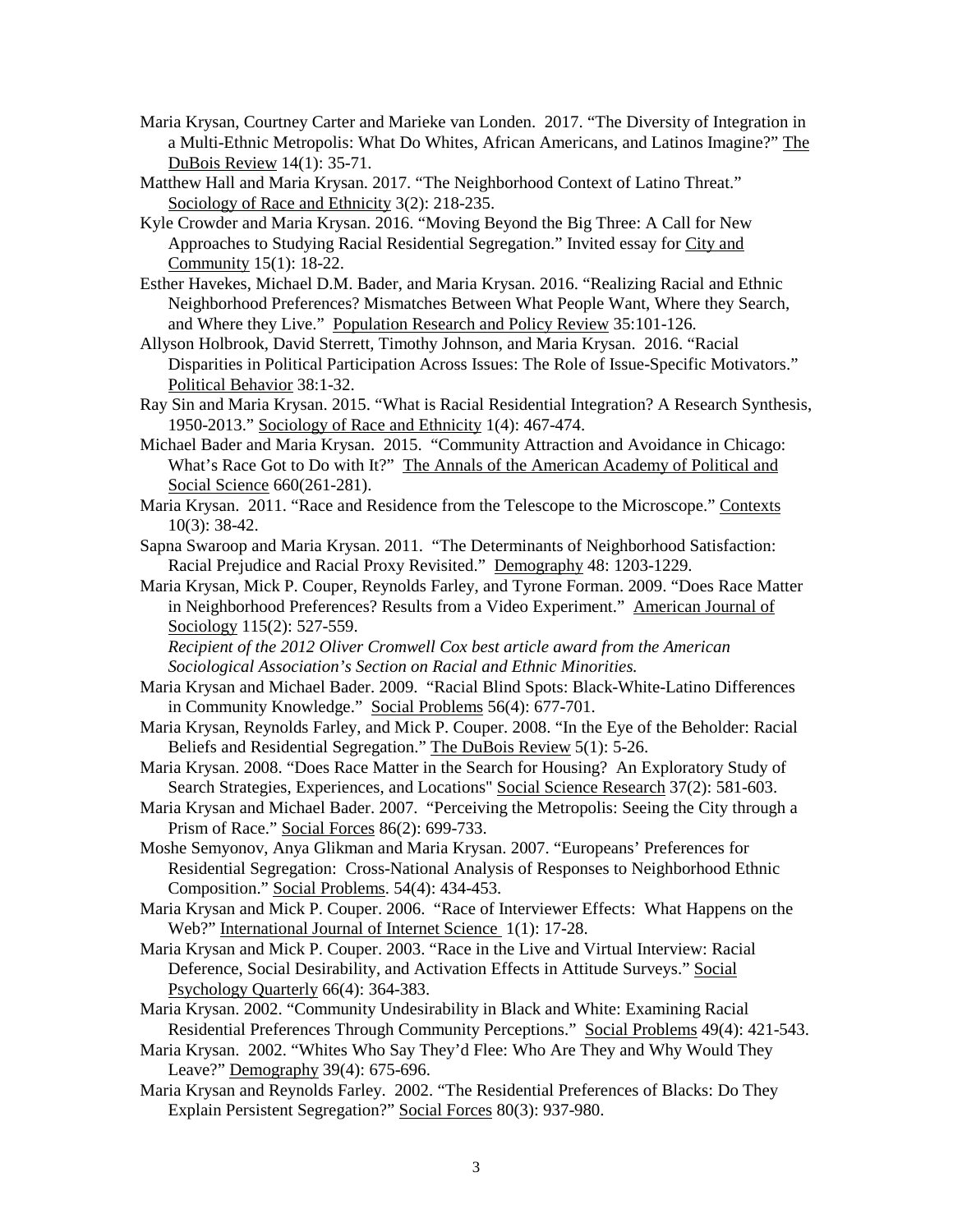- Maria Krysan. 2000. "Prejudice, Politics, and Public Opinion: Understanding the Sources of Racial Policy Attitudes." Annual Review of Sociology 26:135-168.
- Howard Schuman and Maria Krysan. 1999. "A Historical Note on White Beliefs About Racial Inequality." American Sociological Review 64: 847-855.
- Maria Krysan. 1999. "Qualifying A Quantifying Analysis on Racial Equality." Social Psychology Quarterly 62(2): 211-218.
- Maria Krysan. 1998. "Privacy and the Expression of White Racial Attitudes: A Comparison Across Three Contexts." Public Opinion Quarterly 62:506-544. *Reprinted in Caroline Roberts and Roger Jowell (Eds.), Attitude Measurement. 2008. London: Sage Publications.*
- Farley, Reynolds, Elaine Fielding, and Maria Krysan. 1997. "The Residential Preferences of Blacks and Whites: A Four Metropolis Analysis." Housing Policy Debate 8(4):763-800.
- Howard Schuman and Maria Krysan. 1996. "A Study of Far Right Ressentiment in America." International Journal of Public Opinion Research 8:10-30.
- Charlotte Steeh and Maria Krysan. 1996. "Trends: Affirmative Action and the Public, 1970- 1995." Public Opinion Quarterly 60:128-158.
- Maria Krysan, Howard Schuman, Lesli Jo Scott, and Paul Beatty. 1994. "Response Rates and Response Content in Mail vs. Face-to-Face Surveys." Public Opinion Quarterly 58:381-399.
- Reynolds Farley, Charlotte Steeh, Maria Krysan, Keith Reeves, and Tara Jackson. 1994. "Stereotypes and Segregation: Neighborhoods in the Detroit Area." American Journal of Sociology 100(3):750-78.

*Reprinted in Christopher G. Ellison and W. Allen Martin (Eds.), Race and Ethnic Relations in the United States: Readings for the 21st Century. 1997. Los Angeles: Roxbury Publishing Company.* 

*Reprinted in Gregg Lee Carter, Empirical Approaches to Sociology: A Collection of Classic and Contemporary Readings, 2nd Edition. 1998. Needham Heights, MA: Allyn and Bacon.*

- Reynolds Farley, Charlotte Steeh, Tara Jackson, Maria Krysan, and Keith Reeves. 1993. "Continued Racial Residential Segregation in Detroit: 'Chocolate City, Vanilla Suburbs' Revisited." Journal of Housing Research 4(1): 1-38.
- Howard Schuman, Lawrence Bobo, and Maria Krysan. 1992. "Authoritarianism in the General Population: The Education Interaction Hypothesis." Social Psychology Quarterly 55(4): 379-387.

### **Chapters in Edited Volumes**

- Allyson Holbrook, Timothy P. Johnson, and Maria Krysan. 2019. "Race- and Ethnicity- of Interviewer Effects." Chapter 11 (p. 197-224) in Experimental Methods in Survey Research: Techniques that Combine Random Sampling with Random Assignment. Edited by Paul Lavrakas, Michael W. Traugott, Courtney Kennedy, Allyson Holbrook, Edith de Leeuw, and Brady West. Hoboken, NJ: John Wiley and Sons, Inc.
- Maria Krysan and Kyle Crowder. 2018. "Promoting Integrative Residential Choices: What Would It Take?" Pp. 156-169 in A Shared Future: Fostering Communities of Inclusion in an Era of Inequality. Edited by Christopher Herbert, Jonathan Spader, Jennifer Molinsky, and Shannon Rieger. Cambridge, MA: Joint Center for Housing Studies of Harvard University.
- Maria Krysan. 2015. "Are We Colorblind? A View from the Neighborhood." Chapter 2 in Reclaiming Integration and the Language of Race in the "Post Racial" Era*.* Edited by Curtis Ivery and Joshua Bassett. Lanham, MD: Rowman and Littlefield.
- Maria Krysan, Kyle Crowder and Michael D.M. Bader. 2014. "Pathways to Segregation." Pp. 27- 63 in Choosing Homes, Choosing Schools: Residential Segregation and the Search for a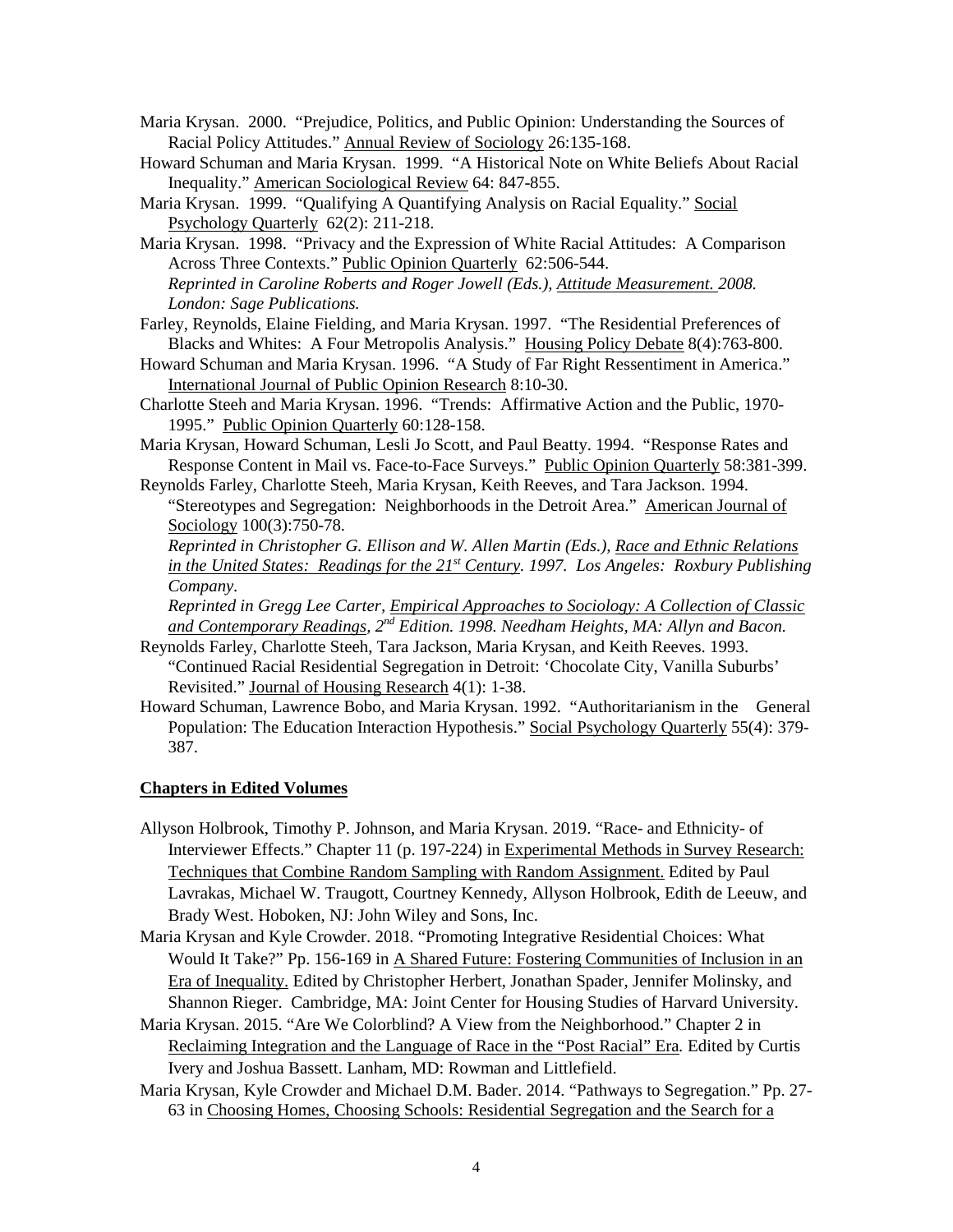Good School. Edited by Annette Lareau and Kimberly Goyette. New York: Russell Sage Foundation.

- Maria Krysan (in dialogue with Camille Charles and Ingrid Gould Ellen). 2014. "Integration and Housing Choice: A Dialogue," chapter in America's Growing Inequality: The Impact of Poverty and Race. Edited by Chester Hartman. Lanham, MD: Lexington Books.
- Maria Krysan. 2012. "From Color Caste to Color Blind, Part I: Racial Attitudes in the United States during WWII, 1939-1945." Pp. 178-194 in The Oxford Handbook of African American Citizenship, edited by Henry Louis Gates, Claude Steele, Lawrence Bobo, Michael C. Dawson, Gerald Jaynes, Lisa Crooms-Robinson, and Linda Darling-Hammond. New York: Oxford University Press.
- Maria Krysan. 2012. "From Color Caste to Color Blind, Part II: Racial Attitudes during the Civil Rights and Black Power Eras, 1946-1975." Pp. 195-234 in The Oxford Handbook of African American Citizenship, edited by Henry Louis Gates, Claude Steele, Lawrence Bobo, Michael C. Dawson, Gerald Jaynes, Lisa Crooms-Robinson, and Linda Darling-Hammond. New York: Oxford University Press.
- Maria Krysan. 2012. "From Color Caste to Color Blind, Part III: Contemporary Era Racial Attitudes, 1976-2004." Pp. 235-275, in The Oxford Handbook of African American Citizenship, edited by Henry Louis Gates, Claude Steele, Lawrence Bobo, Michael C. Dawson, Gerald Jaynes, Lisa Crooms-Robinson, and Linda Darling-Hammond. New York: Oxford University Press.
- Lawrence Bobo, Camille Charles, Maria Krysan and Alicia Simmons. 2012. "The *Real* Record on Racial Attitudes." Pp. 38-83, in Social Trends in the United States, 1972-2006: Evidence from the General Social Survey, edited by Peter Marsden. Princeton University Press.
- Maria Krysan. 2004. "Surveying the Subtleties and Complexities of Race," pp. 355-364 in Telescope on Society: Survey Research and Social Science at the University of Michigan and Beyond, edited by James S. House, F. Thomas Juster, Robert L. Kahn, Howard Schuman, and Eleanor Singer. Ann Arbor: The University of Michigan Press.
- Amanda E. Lewis, Maria Krysan, and Nakisha Harris. 2004. "Introduction: Assessing Changes in the Meaning and Significance of Race and Ethnicity." In Changing Terrain of Race and Ethnicity, edited by Maria Krysan and Amanda E. Lewis. New York: Russell Sage Foundation.
- Amanda E. Lewis, Maria Krysan, Sharon M. Collins, Korie Edwards, and Geoff Ward. 2004. "Institutional Patterns and Transformations: Race and Ethnicity in Housing, Education, Labor Markets, Religion, and Criminal Justice." In Changing Terrain of Race and Ethnicity, edited by Maria Krysan and Amanda E. Lewis. New York: Russell Sage Foundation.

#### **Other Publications and Reports**

Maria Krysan, Kyle Crowder, Molly Scott, Carl Hedman, with Sade Adeeyo, Somala Diby, and Sierra Latham. 2018. "Racial and Ethnic Differences in Housing Search: Final Report." Washington D.C.: U.S. Department of Housing and Urban Development, Office of Policy Development and Research.

<https://www.huduser.gov/portal/publications/HousingSearch.html>

- Maria Krysan, Kyle Crowder, Tyler Barbarin, and Megan Haberle. 2017. "Interview: The Cycle of Segregation." Poverty and Race, Vol 26(4). Poverty and Race Research Action Council: Washington, DC.
- Maria Krysan and Sarah Moberg. 2016. "A Portrait of African American and White Racial Attitudes." Institute of Government and Public Affairs: University of Illinois. September.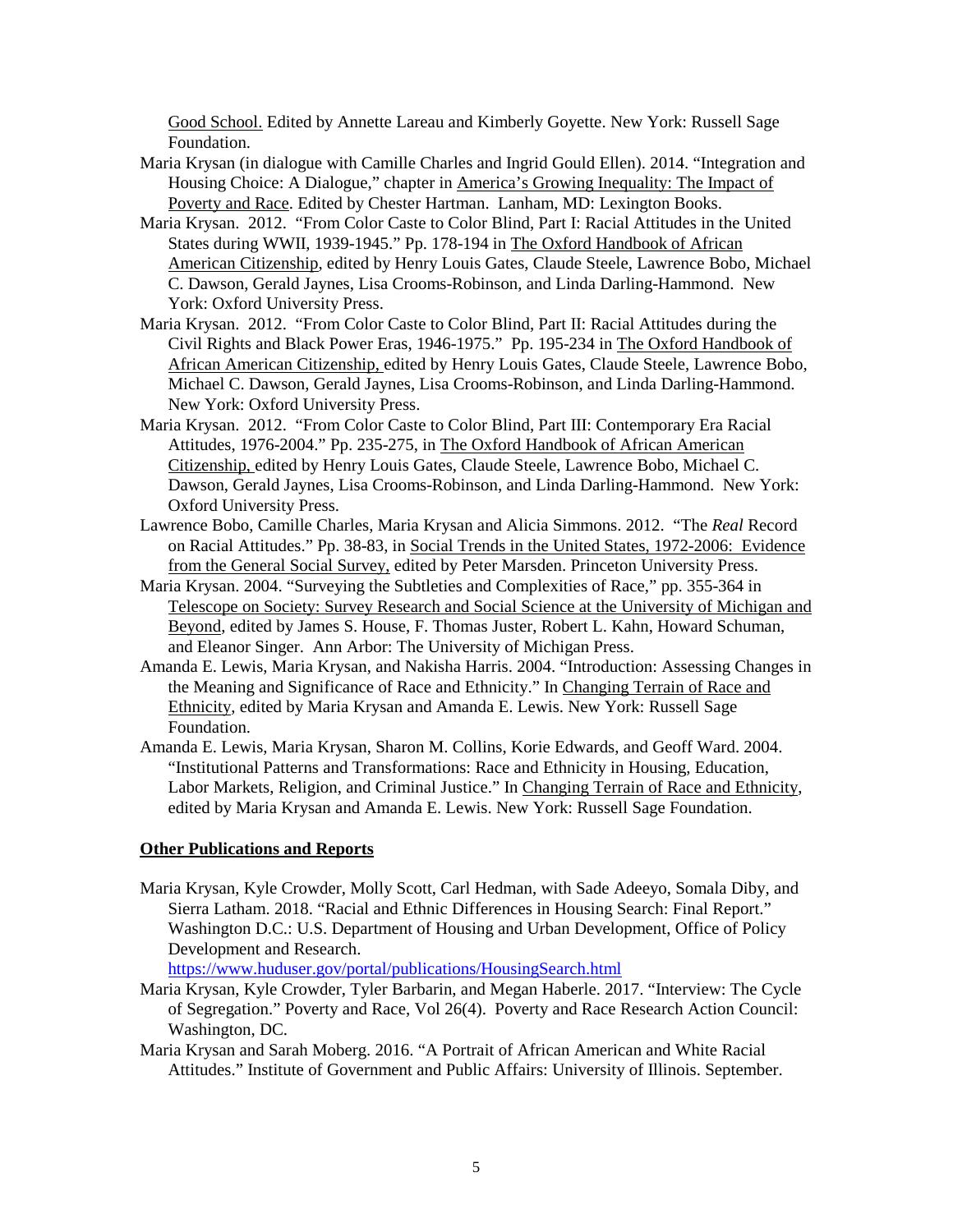*Report accompanying the release of an updated website that compiles the results of several national surveys that have tracked Americans' racial attitudes from the 1940s up until today: [www.igpa.uillinois.edu/programs/racial-attitudes.](http://www.igpa.uillinois.edu/programs/racial-attitudes)* 

- Maria Krysan. 2015. "Racial Residential Segregation and the Housing Search Process." Research Spotlight Series. Institute of Government and Public Affairs: University of Illinois. December.
- Maria Krysan. 2015. "Welcome Home: Addressing the Housing Crisis in the Austin Community." Institute for Research on Race and Public Policy, Scholar Spotlight. November.
- Maria Krysan (with Esther Havekes and Michael D.M. Bader. 2015. "Diverse Neighborhoods: The (mis)Match Between Attitudes and Actions." *Poverty and Race,* 24(4): 9-11. Poverty and Race Research Action Council: Washington DC.

William Scarborough, Sarah Steele, Allison Helmuth, Rowena Crabbe, under the supervision of Maria Krysan. 2014. "Welcome Home: How the Housing Crisis Has Affected Small Apartment Building Owners in the Austin Neighborhood—and What Can Be Done." UIC's Institue for Research on Race and Public Policy: Chicago, IL.

http://irrpp.uic.edu/pdf/publications/Austin%20Ascending\_GADA\_OPHRC%20Final%20Re port%2010\_20\_14.pdf

- Maria Krysan (with Kelsey McCoy and Clarence Wood). 2014. "Foreclosing on Community: Residential Segregation and the Long-Term Effects of the Housing Crisis in Cook County." *The Illinois Report 2014*. University of Illinois: Institute of Government and Public Affairs.
- Maria Krysan, Matthew Hall, and Patrick Washington. 2013. "Immigration Ambivalence in the Suburbs: Evidence from Lake County." University of Illinois: Institute of Government and Public Affairs.

[http://igpa.uillinois.edu/system/files/Immigration\\_Ambivalence\\_in\\_Suburbia\\_CAS2010.pdf](http://igpa.uillinois.edu/system/files/Immigration_Ambivalence_in_Suburbia_CAS2010.pdf)

- Maria Krysan. 2009. "Racial Residential Segregation and Exclusion In Illinois." The Illinois Report 2009. University of Illinois: Institute of Government and Public Affairs.
- Maria Krysan. 2008. "Confronting Racial 'Blind Spots'." Poverty and Race Research Action Council Newsletter, Volume 17 (5): pp. 8-9.
- Maria Krysan. 2008. "Racial Blind Spots: A Barrier to Integrated Communities in Chicago—A Critical Issues Paper." University of Illinois: Institute of Government and Public Affairs.
- Tyrone Forman and Maria Krysan. 2008. "Racial Segregation in Metropolitan Chicago Housing." Policy Forum 20(3). University of Illinois: Institute of Government and Public Affairs.
- Donna Morrison, Connie Blumenthal, Maria Krysan, Barbara Sugland and Nicholas Zill. 1992. "Urban Families and Urban Problems: A Review of the Literature." Washington, D.C.: Child Trends, Inc.
- Kristin Moore, Maria Krysan, Amy Rhoads, and Brett Brown. 1991. "Teenage Childbearing: No Problem?" Flint, MI: Charles Stewart Mott Foundation.
- Maria Krysan, Kristin Moore, and Nicholas Zill. 1990. "Research on Successful Families." A Report on a Conference Sponsored by the Assistant Secretary for Planning and Evaluation. Washington, DC: U.S. Department of Health and Human Services.
- William V. D'Antonio, and Maria Krysan. 1990. "American Sociological Association." In Edgar Borgatta and Marie Borgatta (Eds.), Encyclopedia of Sociology (pp. 87-90). New York: MacMillan.
- Maria Krysan, and William V. D'Antonio. 1990. "Voluntary Associations." In Edgar Borgatta and Marie Borgatta (Eds.), Encyclopedia of Sociology (pp. 2231-2234). New York: MacMillan.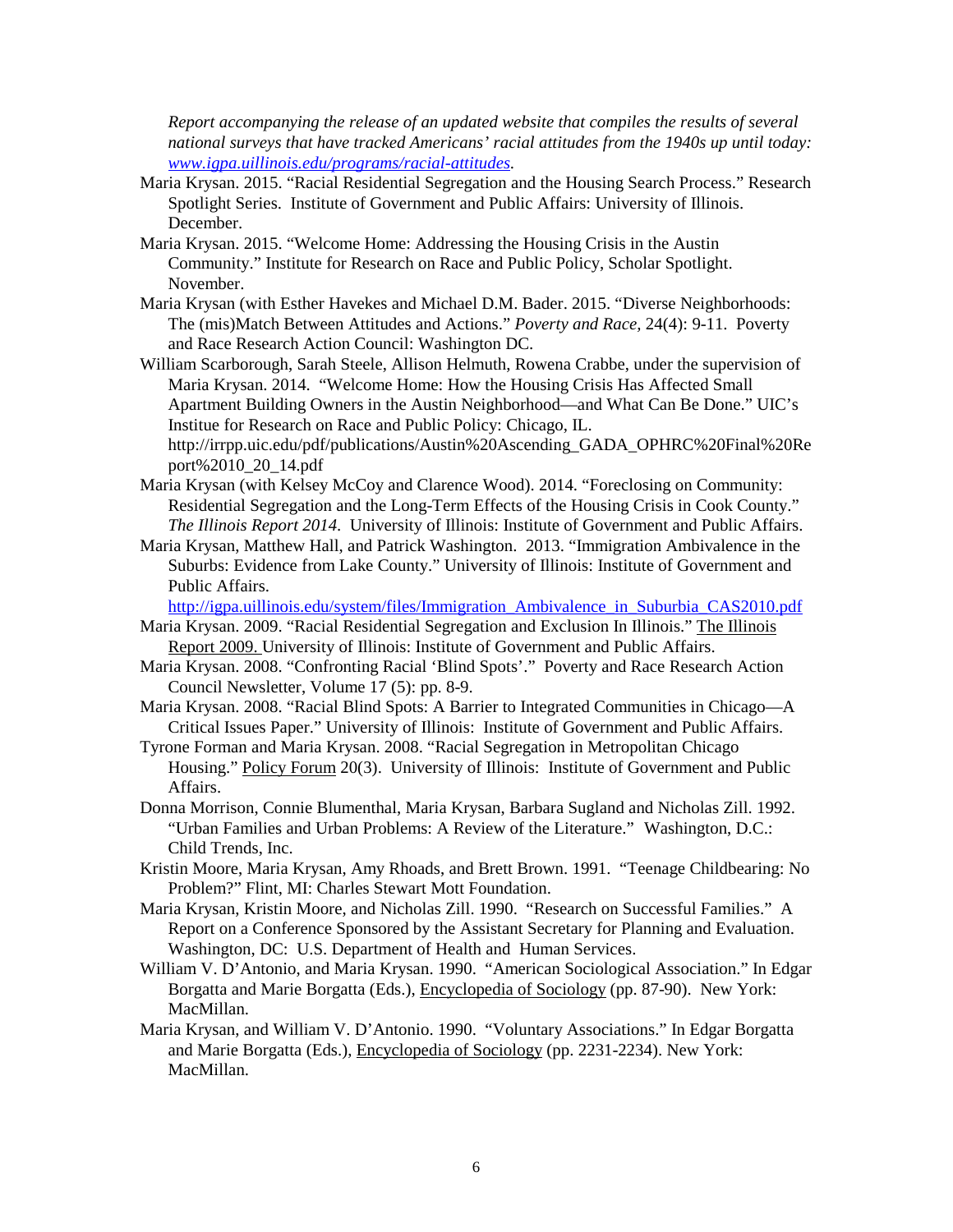#### **Invited Presentations (Academic Audiences)**

- Invited Presenter for session on "Public Engagement Workshop" at the IGPA Education and Learning Working Group Inaugural Conference, University of Illinois at Urbana-Champaign, October 25, 2019.
- Invited Moderator for session on "Vouchers and the Search for Housing" session at Sociology of Housing conference, Georgetwon University, October 4, 2019.
- Author Meets Critic Session on *Cycle of Segregation: Social Processes and Residential Stratification* (Co-authored by Maria Krysan and Kyle Crowder) at the annual meetings of the American Sociological Association. New York, NY, August 11, 2019.
- "Cycle of Segregation: Social Processes and Residential Stratification." Presentation in the Department of Sociology Colloquium Series, Columbia Univesrity. New York, NY, April 9, 2019.
- "Cycle of Segregation: Why American Neighborhoods Are Still Divided Along Racial Lines." Presentation to the Joint Center for Housing Studies of Harvard University, Cambridge, MA, April 3, 2019.
- "Folding the Map on Segregation: Race in Chicago's Neighborhoods." Co-Presenter (with Visual artist/photographer Tonika Johnson) to the Sociology Department at the University of Albany (SUNY), Albany, NY, March 26, 2019.
- "Cycle of Segregation: Social Processes and Residential Stratification." Presentation to Colloquium Series, Department of Sociology, University of North Carolina-Chapel Hill. January 16, 2019.
- "Cycle of Segregation: Social Processes and Residential Stratification." Presentation to the UIC Sociology Department Colloquium Series. September 5, 2018.
- Invited presenter ("Some Musings on Explicit Bias") and participant, National Science Foundation conference on "Implicit Bias," Washington, D.C., 9/27/-9/29/17.
- "Cycle of Segregation: Social Processes and the Perpetuation of Residential Stratification." Presentation to the Demography Workshop, University of Chicago, March 2, 2017.
- Invited participant and presenter at interdisciplinary workshop "Causes and Consequences of Decision-Making in Urban Contexts," Radcliffe Institute for Advanced Study, Harvard University, December 16, 2016.
- "Legacy Effects: Racial Dynamics and the Perpetuation of Segregation." Presentation in the Institute for Reearch on Race and Public Policy's Lunchtime Lecture Series, University of Illinois at Chicago, February 4, 2016.
- "The Diversity of Integration in a Multi-Ethnic Metropolis: What do Whites, African Americans, and Latinos Imagine?" Presentation in the Sociology Department Colloquium Series at the University of Illinois, Champaign-Urbana, March 14, 2014.
- "Why Aren't Neighborhoods and Schools More Integrated?" Invited discussant at the "Integration Research Initiative Agenda-Setting Roundtable" sponsored by NYU's Furman Center for Real Estate and Urban Policy. New York, NY, September 16-17, 2013.
- "Community Attraction and Avoidance in the 'City of Neighborhoods' and Its Suburbs: What's Race Got to Do with It?" Presentation to the Harvard Inequality Seminar, sponsored by the Harvard University Multidisciplinary Program in Inequality and Social Policy Seminar. Harvard University, February 4, 2013.
- **"**Exploring Racial Residential Segregation with a Telescope and a Microscope." Invited speaker at the Reed Smith 2012 Lecture Series at the Center on Race and Social Problems, the University of Pittsburgh, in Pittsburgh, PA. March 13, 2012.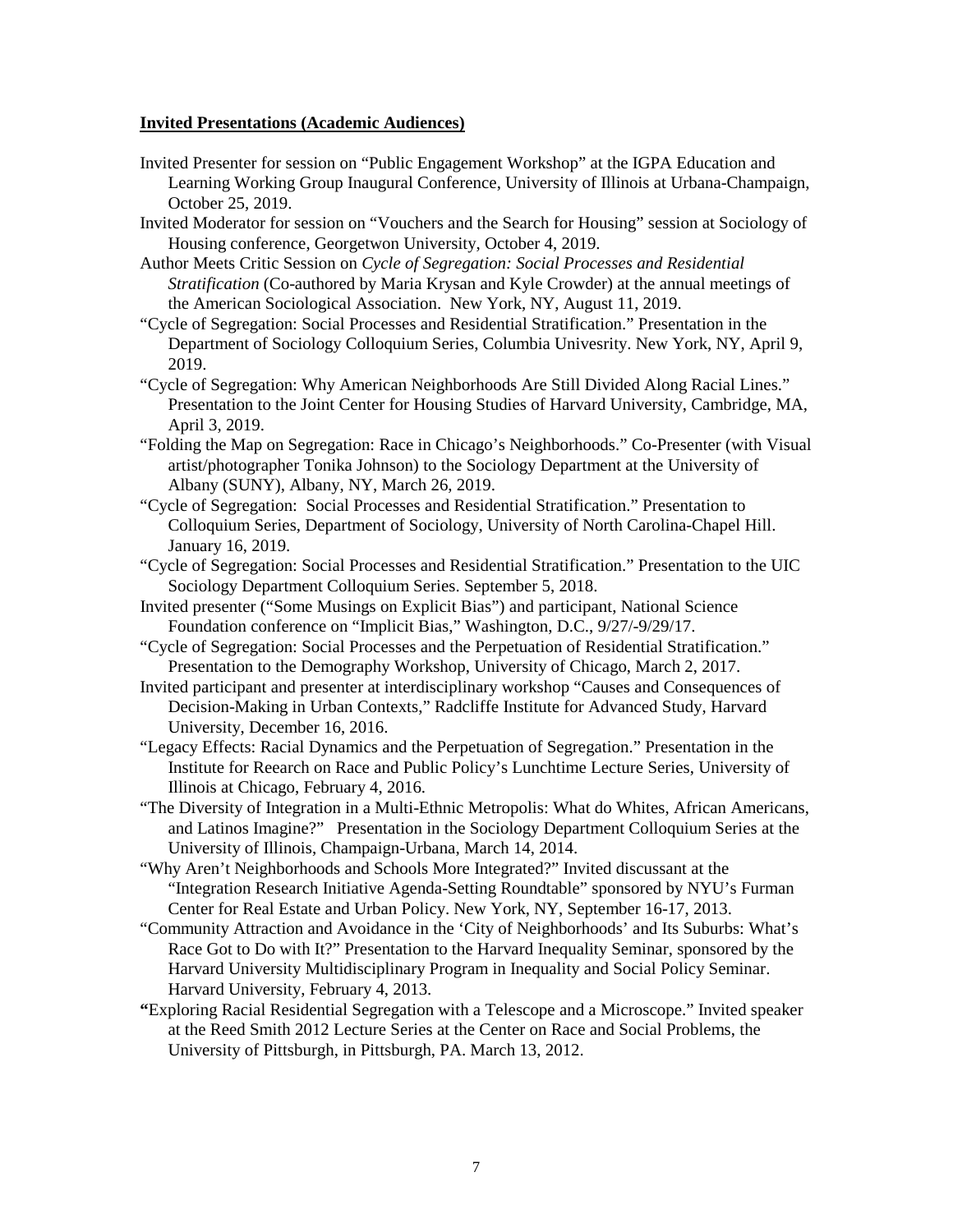- "The Diversity of Integration in a Multi-Ethnic Metropolis: What do Whites, African Americans, and Latinos Imagine?" Invited panelist at the "Choosing Homes, Choosing Schools Mini-Conference," Eastern Sociological Society in New York, NY. February 24, 2012
- "Community Attraction and Avoidance in the City of Neighborhoods and its Suburbs: What's Race Got to Do with It?" Invited panelist at the Great Cities/Ordinary Lives Conference, University of Illinois at Chicago, Chicago, IL. September 16, 2011.
- "Unpacking Preferences for Integration in a Multi-Ethnic City: What do Whites, African Americans, and Latinos Say for Themselves?" Department of Policy Analysis and Management Seminar Series, Cornell University, Ithaca, NY. March 8, 2011.
- "Unpacking Racial Residential Preferences in a Multi-Ethnic City: What do Whites, African Americans and Latinos Say for Themselves?" Seminar Series, Minnesota Population Center, University of Minnesota. February 14, 2011, in Minneapolis, MN.
- "Whites' Racial Residential Preferences in a Multi-Ethnic Context: Likes, Dislikes, and the Reasons Why." Workshop Series, Department of Sociology, University of Minnesota. October 19, 2010 in Minneapolis, MN.
- "'I Like a *Little* Mumbo in My Gumbo': The Language of Diversity in Neighborhood Preferences." Northwestern University Department of Sociology Colloquium Series. January 21, 2010 in Evanston, IL.
- "Does Race Matter in Neighborhood Preferences? Results from a Video Experiment." Invited panelist at the annual meetings of the Eastern Sociological Association, March 21, 2009, at Baltimore, MD.
- "Disentangling the Effects of Race and Class on Residential Preferences: Results from a Video Experiment." Paper presented at the Institute of Government and Public Affairs Research Conference, March 9, 2007 at University of Illinois at Chicago and at the Center for Urban Research and Learning, March 16, 2007 at Loyola University, Chicago, IL.
- "Does Race Matter in the Search for Housing? An Exploratory Study of Search Strategies, Experiences, and Locations in Chicago." Paper presented at the Institute of Government and Public Affairs Brownbag Luncheon Series, January 24, 2007 in Urbana, IL.
- "Measuring the Complexities of Racial Residential Preferences: New Twists on Old Favorites". Northwestern University Social Inequality Workshop, October 2005**.**
- "Studying the Casues of Persistent Racial Residential Segregation: Innovations and Old Favorites." Presentation to the National Poverty Center in the Ford School of Public Policy, June 21, 2005 at the University of Michigan.
- "Innovating at the End: Studying Race in the 2004 Detroit Area Study." Presentation to the Population Studies Center and the Survey Research Center Seminar Series, March 21, 2005 at the Institute for Social Research, University of Michigan, Ann Arbor, MI.
- "Exploring the Complexities of Racial Residential Preferences in the Detroit Area Study and Beyond: Lessons from the Past and Plans for the Future." Presentation to the Population Studies Center Seminar Series, April 14, 2003 at the University of Michigan, Ann Arbor, MI.
- "Race in the Live and Virtual Interview: Racial Deference, Social Desirability, and Activation Effects in Attitude Surveys." Presentations to the Social Psychology Areas of the Departments of Psychology at University of Illinois at Chicago, Chicago, IL (February 19, 2003) and at Northwestern University, Evanston, IL (February 28, 2003).
- "Using Virtual Interviewers to Explore Race of Interviewer Effects." Presentation to the Survey Research Center Research Seminar Series, May 1, 2001 at the Institute for Social Research, University of Michigan, Ann Arbor, MI.
- "Motown in the '70s and '90s: Have Blacks and Whites Changed Their Minds About Living Together?" Presentation for the conference on "Labor Market Participation, Racial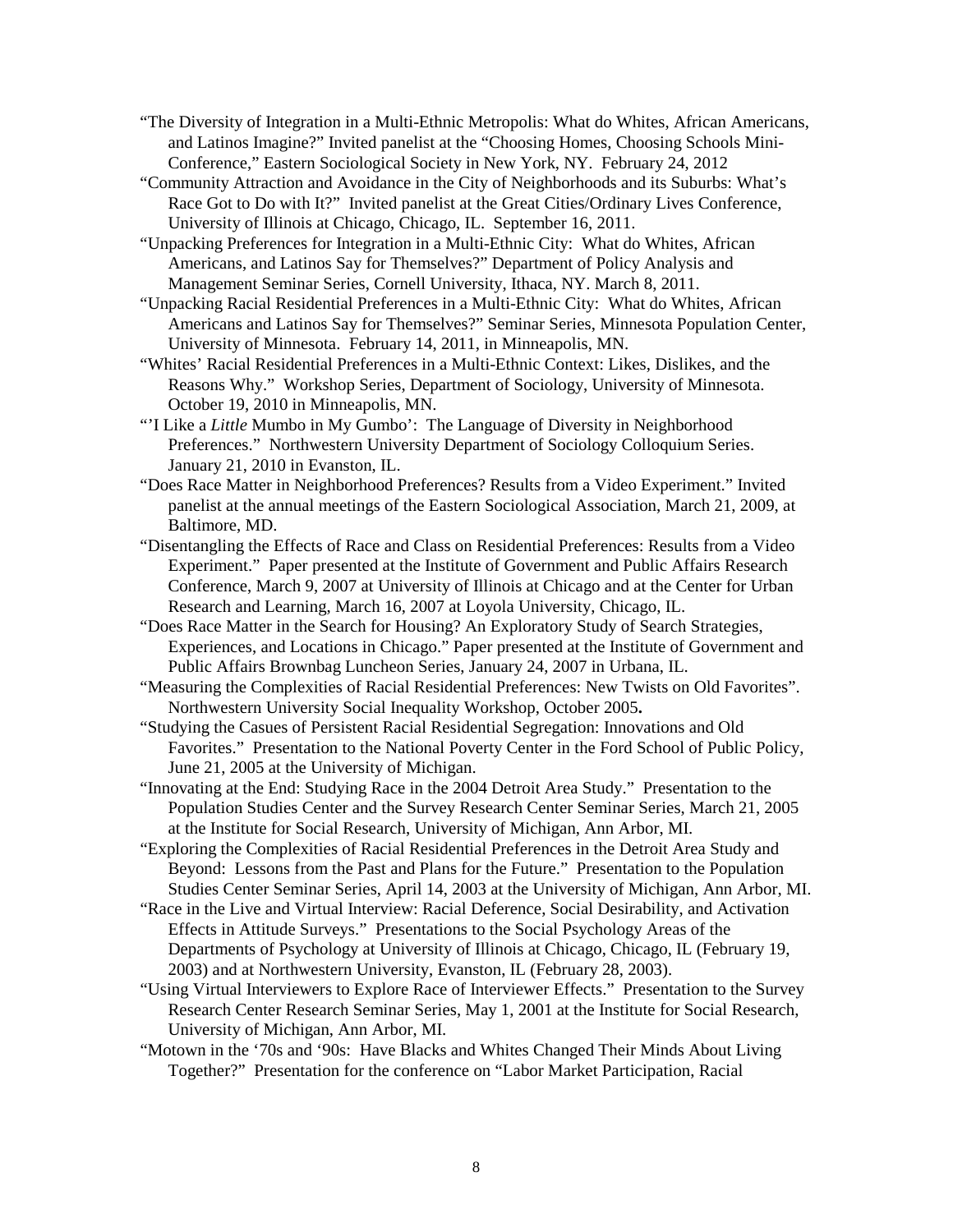Inequality and Political Attitudes: Major Findings from the MCSUI Study." October 1, 1999 at the Kennedy School of Government, Cambridge, MA.

- "Community Undesirability in Black and White: Racial Differences in Cognitive Maps and their Role in Residential Segregation." Presentation to the Survey Research Center Research Seminar Series, May 18, 1999 at the University of Michigan, Ann Arbor, MI; and the Russell Sage Foundation, November 11 in New York, NY.
- "Racial Attitudes." Invited panelist for a session on "Measuring Political Attitudes: How Well Are We Doing?" at the meetings of the American Association for Public Opinion Research, May 15, 1999 at St. Petersburg, FL.
- Presenter and participant at the American Sociological Association's Conference on "Social Science Knowledge on Race, Racism, and Race Relations." McLean, Virginia. April 26-28, 1998.
- Invited presenter and participant at the "Conference on Racism, Ideology, and Politics," sponsored by the Institute of American Cultures, November 7, 1997, at the University of California, Los Angeles.
- "Why Do Whites Oppose Racial Policies? A Qualitative Look at Survey Data." Paper presented to the Quantitative Methods Seminar at the University of Wisconsin-Milwaukee, jointly sponsored by their Social Science Research Facility and Department of Sociology. March 1997.
- Invited discussant for the "Attitudes, Discrimination, and Work" session at the Multi-City Study of Urban Inequality Research Conference, Russell Sage Foundation, New York, NY. May 29, 1996.

#### **Professional Conference Presentations**

- Maria Krysan, Allison Helmuth, and Sha' Kurra Evans. "Cataloging Racial Residential Integration Efforts: A Preliminary Report." Paper presented at "Dismantling the Architecture of Segregation" conference. Rutgers University-Camden, Camden, NJ, October 11, 2019.
- Allison Suppan Helmuth, Deanna Christianson, Maria Krysan and Rowena Crabbe. "Making Moves: If and For Whom Does Affirmative Rental Marketing Support Racial Integration in a Chicago Suburb?" Paper presented at the annual meetings of the Population Association of America. Denver, CO, April 26, 2018.
- Maria Krysan, Amanda Lewis, Max Cuddy and Deanna Christianson. "Choosing Homes Without Choosing Schools? Urban Parents Navigating Neighborhoods and School Choice." Paper presented at the annual research conference of the Association for Public Policy Analysis and Management. Chicago, IL, November 2, 2017.
- Maria Krysan, Amanda Lewis, Allison Helmuth and Deanna Christianson. "Unpacking the Link Between School and Neighborhood Choices: Evidence from Working Class Neighborhoods in Chicago." Paper presented at the annual meetings of the Population Association of America. April 27, 2017.
- Allison Suppan Helmuth, Deanna Christianson, Rowena C. Crabbe, and Maria Krysan. "Racial Residential Integration in a Chicago Suburb: Which Housing Searchers Make Integrative Moves?" Paper presented at the annual meetings of the American Sociological Association. Seattle, WA. August 21, 2016.
- Ray Sin and Maria Krysan. "What is Racial Residential Integration? A Research Synthesis." Paper presented at the annual meetings of the Southern Sociological Society. New Orleans, LA, March 2015.
- Patrick Washington, Maria Krysan and Monica McDermott. "Perceived Threat in Black and White: Examining Racial Responses to Immigration in Suburban Chicago." Paper presented at the annual meetings of the Eastern Sociological Society. New York, NY, February 2015.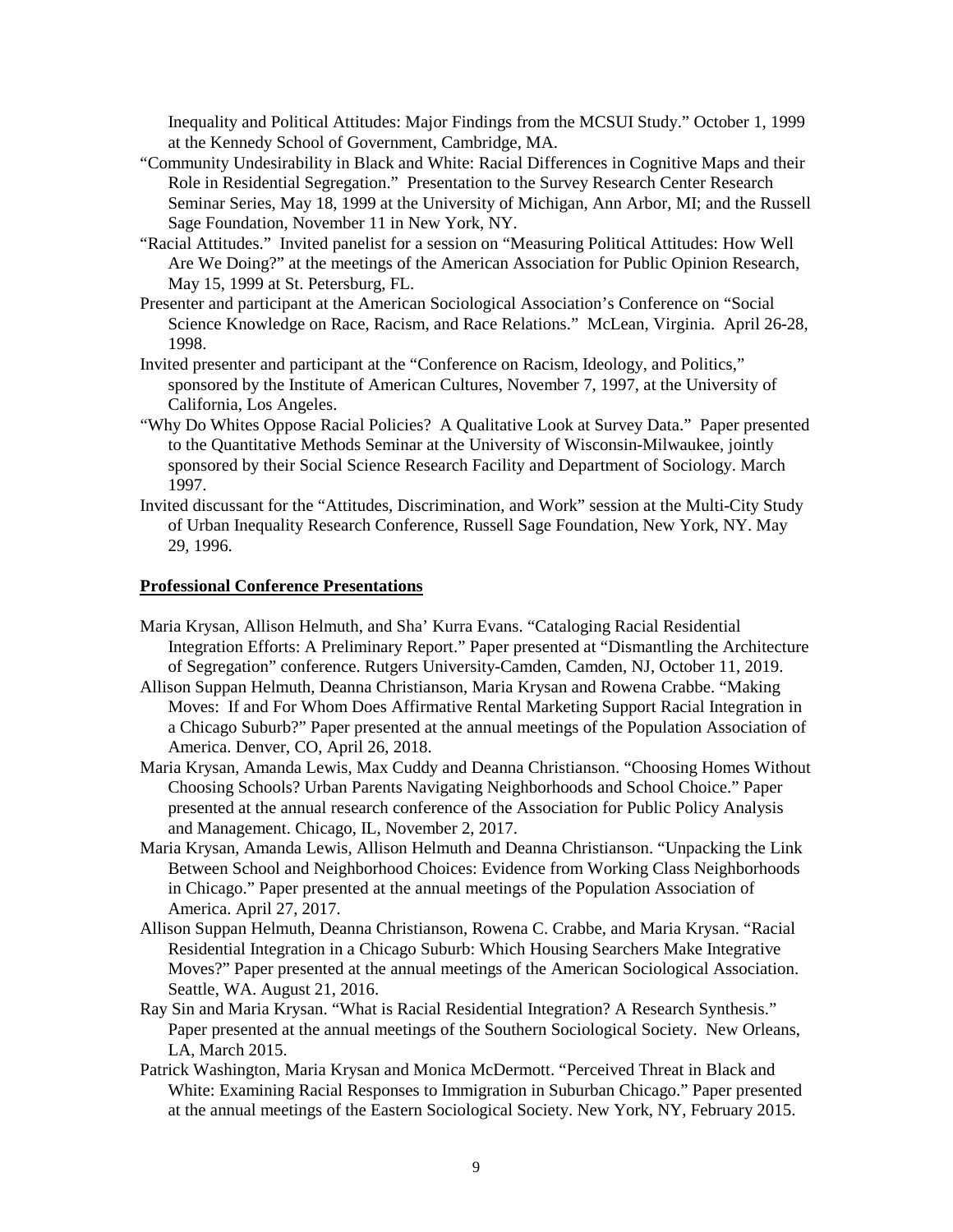- Maria Krysan, Matthew Hall, and Marylee Taylor. "The Neighborhood Context of Latino Threat." Paper presented at the annual meetings of the American Sociological Association. San Francisco, CA, August 2014.
- William Bielby, Maria Krysan, and Cedric Herring. "Not at My Expense: Group Interests, Inequality Beliefs and Americans' Views on Workplace EEO Interventions." Paper presented at the annual meetings of the American Sociological Association. San Francisco, CA, August 2014.
- Matthew Hunt, Paul Croll, and Maria Krysan. "Public Beliefs about the Black/White Socioeconomic Status Gap: Exploring New Survey Evidence." Paper presented at the annual meetings of the Eastern Sociological Society. Boston, MA, March 23, 2013.
- Marylee Taylor, Maria Krysan, and Matthew Hall. 2012. "Immigration Policy Opinions: What's Threat Got to Do with It?" Presented at Association of Public Policy Analysis and Management Fall Research Conference, November 8 at Baltimore, MD.
- Matthew Hunt, Paul Croll, and Maria Krysan. "Public Beliefs about the Black/White Socioeconomic Status Gap: Exploring New Survey Evidence." Presentation to the Racial Attitudes and Identity Network (RAIN) at Harvard University, October 13, 2012.
- Maria Krysan, Matthew Hall, and Ray Sin. 2012. "Predictors of Perceived Threat from Immigrants: Precursors to Political Backlash." Paper presented at the Annual Meetings of the American Association of Public Opinion Research, May 17 at Orlando, FL.
- Maria Krysan, Samantha Friedman, Gregory Squires, Jonathan Stringfield, and Katherine Moloney. 2011. "Subtle Cyber-Discrimination? Not 'if' but 'how' internet housingn providers respond differently to Neil, Tyrone, and Jorge." Paper presented at the Annual Meetings of the Population Association of America, March 31 at Washington, DC.
- Maria Krysan, Courtney Carter, and Marieke van Londen. 2010. "Exploring Whites' Residential Preferences in a Multi-Ethnic Context: Likes, Dislikes, and the Reasons Why." Paper presented at the Annual Meetings of the Population Association of America, April 17 at Dallas, Texas.
- Maria Krysan, Allyson Holbrook, Timothy Johnson, and Loren Henderson. 2009. "Race of Interviewer Effects on Reports of Political Attitudes and Participation: Results of a New Experiment." Paper presented at the Annual Meetings of the American Association for Public Opinion Research, May 15 at Hollywood, Florida.
- Timothy Johnson, Allyson Holbrook, Maria Krysan, Pei-Pei Lei, and Young Ik Cho. 2009. "Race/Ethnicity and RDD Nonresponse Processes: Understanding the Role of Interviewer, Respondent, and Community-Level Race/Ethnic Composition on Survey Participation." Paper presented at the Annual Meetings of the American Association for Public Opinion Research, May 15 at Hollywood, Florida.
- Maria Krysan. 2009. Invited panelist for session, " The Detroit Area Study and Its Contributions to Demography and Survey Research," at the Annual Meetings of the Population Association of America, May 1 at Detroit, Michigan.
- Maria Krysan. 2008. "Racial Blind Spots: Black-White-Latino Differences in Community Knowledge." Paper presented at the Annual Meetings of the Population Association of America, April 19 at New Orleans, LA.
- Sapna Swaroop and Maria Krysan. 2007. "Resident Satisfaction in Racially and Ethnically Diverse Neighborhoods." Paper presented at the Annual Meetings of the Population Association of America, March 30 at New York, NY.
- Reynolds Farley, Maria Krysan, and Mick P. Couper. 2006. "Attitudes Toward Arab Americans: Detroiter's Views." Poster presented at the Annual Meetings of the American Association of Public Opinion Research, May 20 at Montreal, Canada.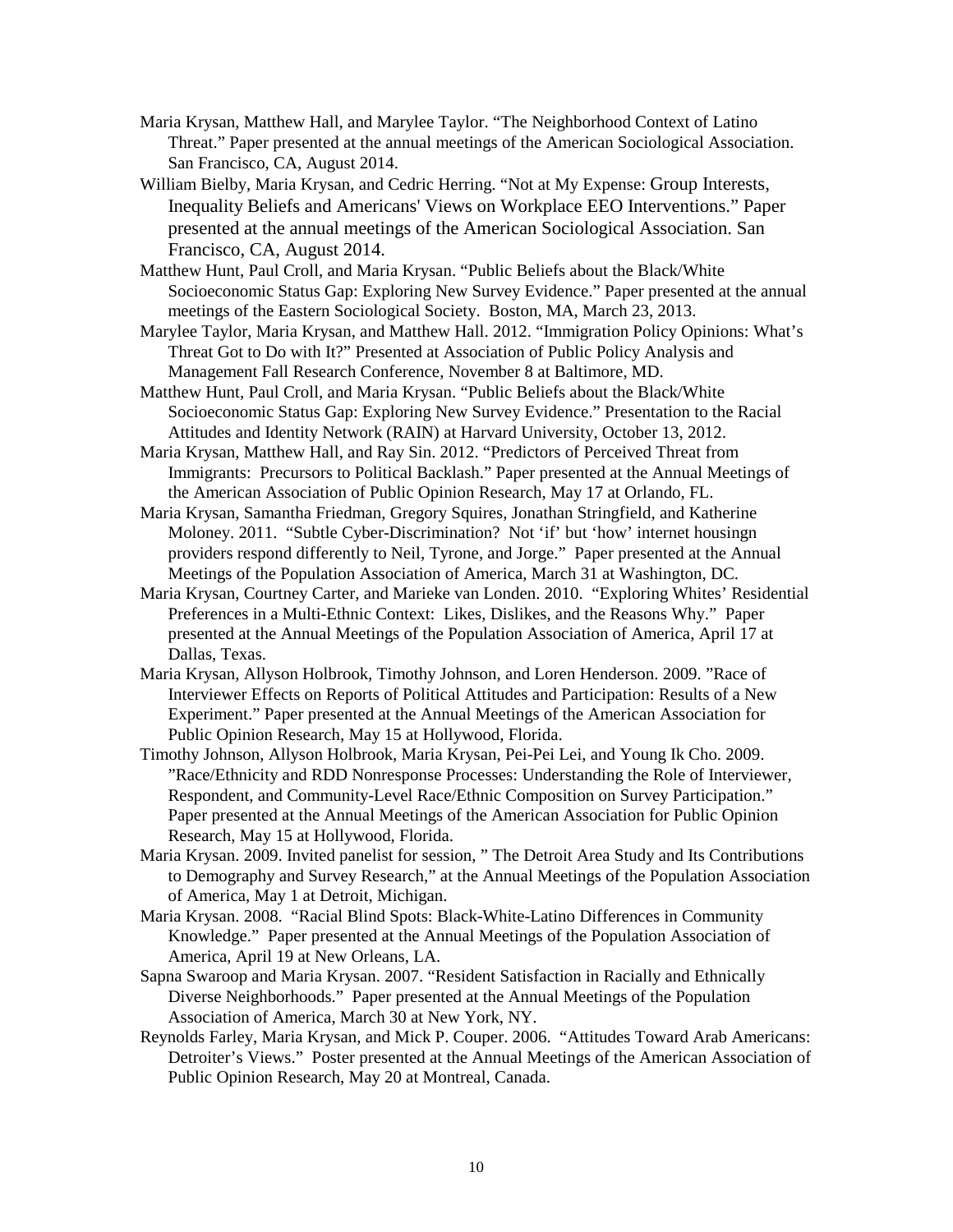- Tyrone Forman and Maria Krysan. 2006. "Race and Public Policy in Multiethnic Contexts." Paper presented at the Annual Meetings of the American Association of Public Opinion Research, May 20 at Montreal, Canada.
- Maria Krysan. 2006. "Does Race Matter in the Search for Housing? An Exploratory Study of Search Strategies, Experiences, and Locations." Paper presented at the Annual Meetings of the Population Association of America, March 30 at Los Angeles, CA.
- Reynolds Farley, Maria Krysan, and Mick P. Couper. 2005. "Rust Belt Revitalization: Measuring Racial Residential Preferences on the Small Screen." Paper presented at the Annual Meetings of the American Sociological Association, August 13 at Philadelphia, PA.
- Sue Ellen Hansen, Maria Krysan, and Mick P. Couper. 2005. "Sound Bytes: Capturing Audio in Survey Interviews." Paper presented at the meetings of the American Association for Public Opinion Research, May 13 at Miami, Florida.
- Maria Krysan, Reynolds Farley, and Mick P. Couper. 2005. "A Multi-Ethnic Measure of Racial Residential Preferences: New Results from Chicago and Detroit." Paper presented at the meetings of the American Association for Public Opinion Research, May 12 at Miami, Florida.
- Maria Krysan and Michael Bader. 2005. "Perceiving the Metropolis: Seeing the City through a Prism of Race." Paper presented at the meetings of the Population Association of America, March 30 at Philadelphia, PA.
- Reynolds Farley, Mick P. Couper and Maria Krysan. 2005. "Residential Preferences: Do They Explain Persistent Racial Residential Segregation?" Paper presented at the meetings of the Population Association of America, April 1 at Philadelphia, PA.
- Maria Krysan and Mick P. Couper. 2004. "Race of Interviewer Effects: What Happens on the Web?" Paper presented at the meetings of the American Association for Public Opinion Research, May 15 at Pheonix, Arizona.
- Maria Krysan and Nakesha Faison. 2002. "Segregated Neighborhoods in the U.S.: How Do Whites, Blacks, Latinos, and Asians Explain Them?" Paper presented at the meetings of the American Sociological Association, August, at Chicago, Illinois.
- Maria Krysan and Mick Couper. 2002. "Measuring Racial Attitudes Virtually: Respondent Reactions, Racial Differences, and Race of Interviewer Effects." Paper presented at the meetings of the American Association for Public Opinion Research, May 18 at St. Petersburg, Florida.
- Maria Krysan and Mick Couper. 2001. "Using Virtual Interviewers to Explore Race of Interviewer Effects." Paper presented at the meetings of the American Association for Public Opinion Research, May 19 at Montreal, Canada.
- Maria Krysan. 2000. "Whites Who Say They'd Flee: Who Are They and Why Would They Leave?" Paper presented at the meetings of the American Sociological Association, August 12 at Washington, D.C.
- Howard Schuman and Maria Krysan. 1999. "A Historical Note on White Beliefs About Racial Inequality." Paper presented at the meetings of the American Association for Public Opinion Research, May 15 at St. Petersburg, FL.
- Maria Krysan, Reynolds Farley, and Elaine Fielding. 1999. "The Residential Preferences of Blacks: Do They Explain Persistent Segregation?" Paper presented at the meetings of the Population Association of America, March 25 at New York, NY.
- Maria Krysan. 1998. "Attitudes Toward Race-Targeted Policies: What Do Whites Have to Say for Themselves?" Paper presented at the 1998 meetings of the American Sociological Association, August 25 at San Francisco, CA.
- Reynolds Farley, Maria Krysan, and Elaine Fielding. 1998. "Black-White Segregation: Examining the Link between Stereotypes and Residential Preferences." Paper presented at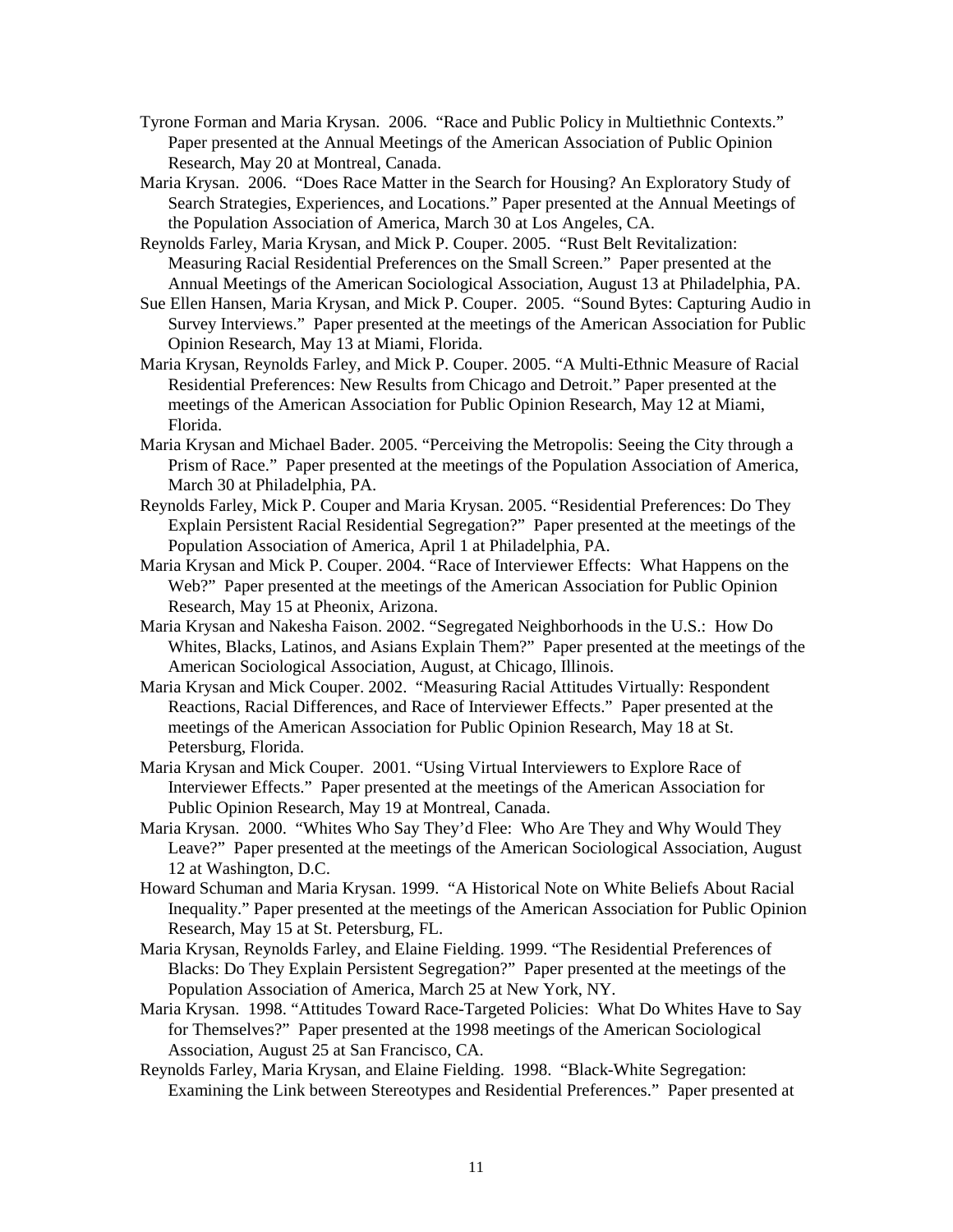the 1998 meetings of the American Sociological Association, August 25 at San Francisco, CA.

- Maria Krysan. 1998. "Qualifying a Quantifying Analysis on Racial Equality." Paper presented at 1998 meetings of the American Association for Public Opinion Research, May 15 at St. Louis, MO.
- Maria Krysan, Reynolds Farley, and Elaine Fielding. 1998. "Residential Choice: Does the Racial Composition of a Community Determine How Whites and Blacks Evaluate It?" Paper presented at the 1998 meetings of the Population Association of America, April 4 at Chicago, IL.
- Maria Krysan. "Race of Interviewer Effects on Racial and Political Attitudes." Paper presented at the 1997 meetings of the American Association of Public Opinion Research, May 15-18 at Norfolk, VA.
- Maria Krysan. "Experiments, Quasi-Experiments, Surveys, and Depth Interviews: A Multi-Method Approach to Understanding White Racial Attitudes." Paper presented at the 1996 meetings of the American Association of Public Opinion Research, May 16-19 at Salt Lake City, UT.
- Reynolds Farley, Elaine Fielding and Maria Krysan, "The Residential Preferences of Blacks and Whites: A Four-Metropolis Analysis." Paper presented at the 1996 meetings of the Population Association of America, May 9-11 at New Orleans, LA.
- Maria Krysan, "Why Do Whites Oppose Racial Policies? Some Qualitative and Quantitative Answers." Paper presented at the 1995 meetings of the American Sociological Association, August 19-23 at Washington, D.C.
- Maria Krysan, "Whites' Racial Attitudes by Mouth and by Mail." Paper presented at the 50th Anniversary Conference of the American Association for Public Opinion Research, May 18, 1995, at Ft. Lauderdale, Florida.
- Maria Krysan and Reynolds Farley, "Racial Stereotypes: Are They Alive and Well? Do They Continue to Influence Race Relations?" Paper presented at the 1993 meetings of the American Sociological Association, August 13-17 at Miami Beach, Florida.
- Reynolds Farley, Maria Krysan, Tara Jackson, Charlotte Steeh, and Keith Reeves, "Causes of Continued Racial Residential Segregation: Stereotypes, Steering, and Residential Preferences." Paper presented at the 1993 meetings of the American Sociological Association, August 13-17 at Miami Beach, Florida.
- Maria Krysan, Howard Schuman, Lesli Jo Scott, and Paul Beatty, "Mail versus Face-to- Face Surveys: A Comparison of Response Rates and Response Content Based on a Probability Sample." Paper presented at the 48th Annual Conference of the American Association for Public Opinion Research, May 23, 1993 at Pheasant Run, Illinois.
- Howard Schuman and Maria Krysan, "The Response of the Far Right to Surveys of Racial Attitudes." Paper presented at the 48th Annual Conference of the American Association for Public Opinion Research, May 21, 1993 at Pheasant Run, Illinois.
- Maria Krysan, "Perceptions of Events and Changes in the Detroit Area: A Generational Approach." Paper presented at the 47th Annual Conference of the American Association for Public Opinion Research, May 17, 1992 at St. Petersburg, Florida.

### **Proceedings**

Maria Krysan, Howard Schuman, Lesli Jo Scott, and Paul Beatty. "Response Rates and Response Content in Mail vs. Face-to-Face Surveys." 1993 Proceedings of the Section on Survey Research Methods, Volume 2 (pp. 1256-1261). Alexandria, VA: American Statistical Association.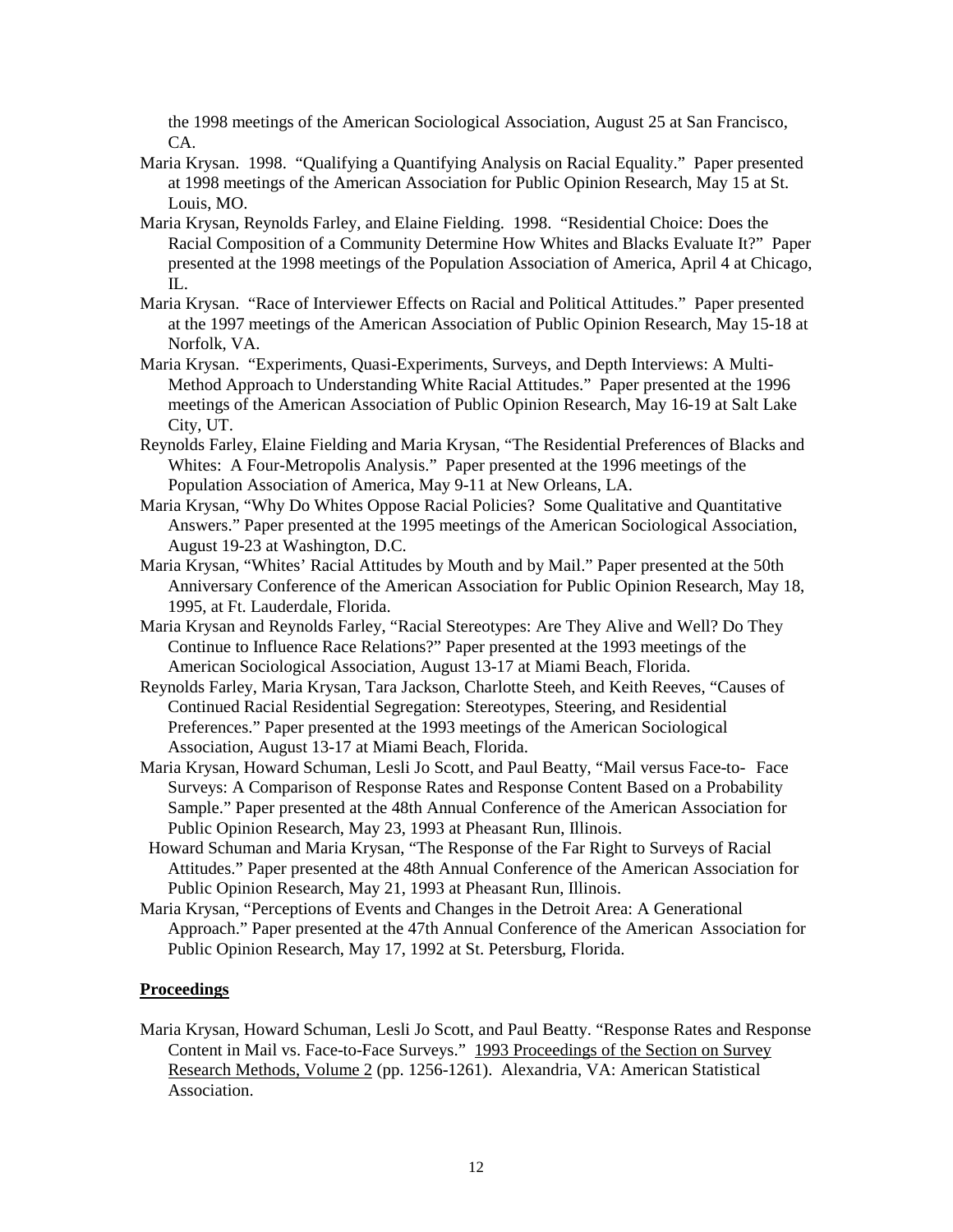#### **Public Engagement Presentations**

- Invited Co-Presenter (with Tonika Johnson, Chicago-based visual artist/photographer), "Folding the Map on Segregation: Race in Chicago's Neighborhoods." Public presentation at the University of Albany (SUNY), Downtown Campus, March 26, 2019.
- Invited Panelist, Martin Luther King Jr. Legacy Lecture, Dominican University, River Forest, IL, January 22, 2019.
- Keynote Speaker, Hope Fair Housing Center's 2<sup>nd</sup> Annual Martin Luther King Day Dialogue and Service Day. Geneva, IL, January 21, 2019.
- Invited Panelist, panel on "Systems of Inequity" at the 16<sup>th</sup> Annual Conference on Human Rights: "The Right to the City: Mapping Human Rights in Urban Landscape." Northwestern University Community for Human Rights, Evanston, IL, January 19, 2019.
- Invited Panelist, "50<sup>th</sup> Anniversary of the Fair Housing Act," Panel presentation at Oak Park Regional Housing Center's Annual Benefit, Oak Park, IL, October 4, 2018.
- Guest Lecture on Residential Segregation to a course offered through Northwestern University's Osher Lifelong Learning Institute. Chicago, IL. September 27, 2018.
- Invited Panelist, "Detroit Urban Summit III: A National Conference on Integration, Civic Engagement, and Educational Equity in the Future of American Democracy." Detroit, MI, June 29, 2018.
- Primary organizer and featured speaker of an event, "Disrupting the Cycle of Segregation." This was a public event coordinated by IGPA, IRRPP, and four non-profit partner organizations (Metropolitan Planning Council, Chicago Area Fair Housing Alliance, Oak Park Regional Housing Center). Chicago, IL. April 4, 2018.
- Invited panelist, "A Shared Future: Fostering Communities of Inclusion in an Era of Inequality," a symposium of academics, practitioners, and policymakers, sponsored by the Joint Center for Housing Studies of Harvard University. Wellesley, MA: April 18-20, 2017.
- Presenter, "Insights from Research on Fostering Diverse Neighborhoods: Three challenges and an opportunity," at the "Housing and Infrastructure" seminar for the Leadership Greater Chicago Fellows, Chicago, IL. December 2, 2016.
- Presenter (with Amanda Lewis), of "10 Myths about Race and Race Relations" at the IGPA New Members Conference, Springfield, IL. November 29, 2016.
- Presenter, IRRPP/IPCE/IGPA Policy 101 Workshop on "Engaging in Thought Leadership: Writing for a Public Audience." Chicago, IL. November 10, 2016.
- Presenter at The Future of Integration: A Policy Discussion on Education and Urban Development, Wayne County Community College District's Institute for Social Progress, Detroit, MI. November 3, 2016.
- Speaker, "Racial Residential Segregation in Chicago." Brown Bag Staff Lunch Series, Metropolitan Planning Council, Chicago, IL. March 1, 2016.
- Panelist/Participant, Public Narrative's Issues Series for the Media on "Chicago Housing: The Latest News on a Critical Issue." Columbia College, Chicago, IL, December 1, 2015.
- Featured Speaker, "Day of Diversity Symposium," Harper College, Palatine, IL, October 30, 2015.
- Webinar Presentation (with David Wilson), "The Elephant is Still in the Room: Racial Attitudes and Public Opinion." Sponsored by the American Association for Public Opinion Research and the Midwest Association for Public Opinion Research. October 27, 2015.
- Panelist for "A City Divided: Reimagining the Future of Race in Chicago," Chicago Ideas Week, Chicago, IL, October 14, 2015.
- Panelist in "AFFH in Practice: Access to Opportunity" at the U.S. HUD's 2015 National Fair Housing Training and Policy Conference. Washington, DC, September 1, 2015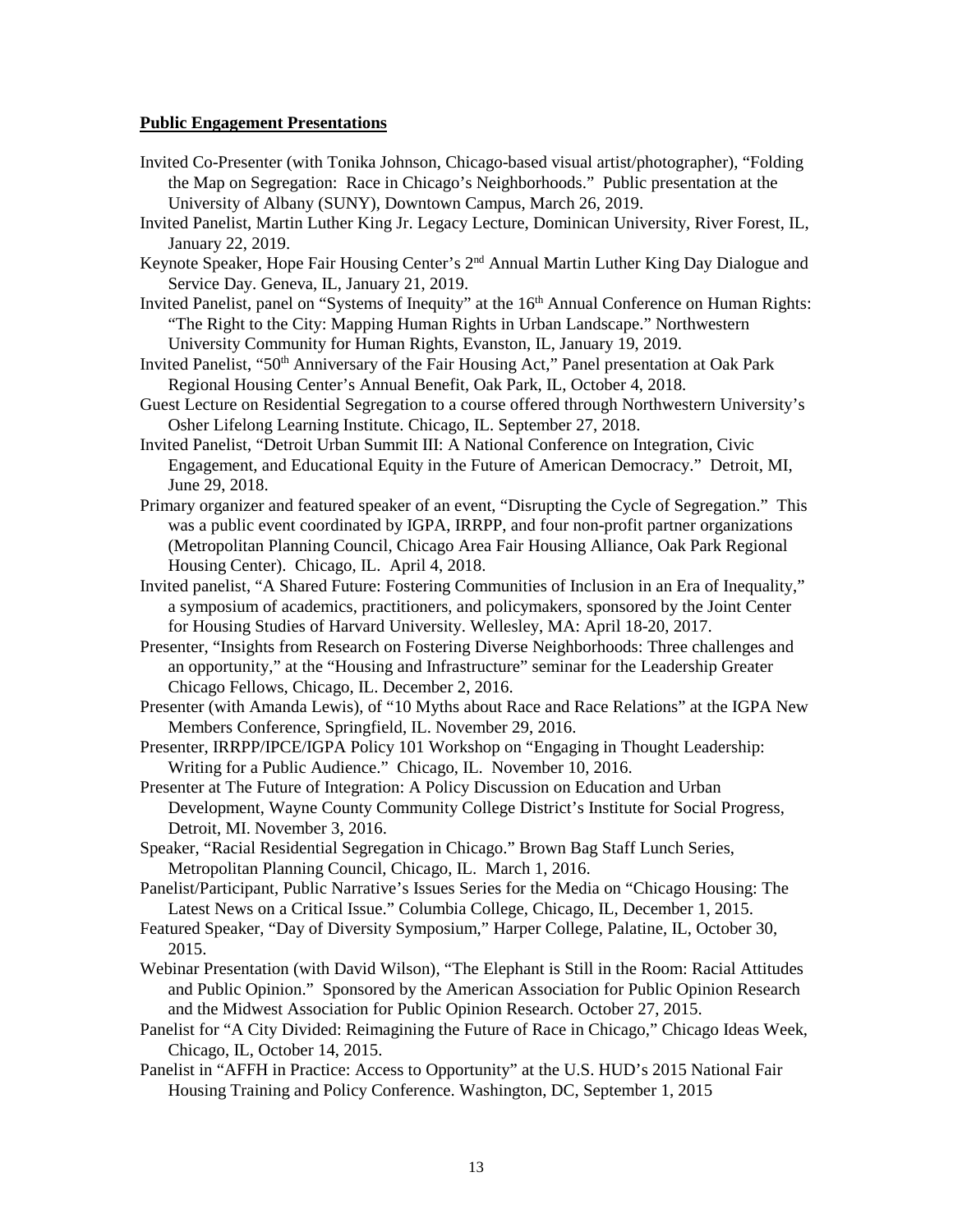- Panelist on the "Housing Search Panel" at the 6<sup>th</sup> Annual National Conference on Housing Mobility, Chicago, IL, July 16<sup>th</sup>, 2015.
- Presentation to the Greater Austin Development Association regarding a study of owners of small apartment buildings, Chicago, IL, October 9, 2014.
- Featured speaker at the UIC-sponsored "Plan Forward: Chicago Housing Authority's Roosevelt Square: A Dialogue" symposium, Chicago, IL, April 22, 2014.
- Presentation on "Does Race Matter in Residential Preferences?" in the Chancellor's Speaker Series of the Wayne County Community College District. Detroit, MI, December 1, 2013.
- Featured speaker at the Chicago Coalition of African American Leaders "Power Breakfast Meeting." Chicago, IL, September 7, 2013.
- Panelist at the Mayor's Innovation Project Summer Meeting in a session on "Fostering Diverse Neighborhoods." Oak Park, IL, August 17, 2013.
- Panelist at the Fair Housing Assistance Program/Fair Housing Initiatives Program (FHIP/FHAP) Region V Training Conference session on "Creating and Sustaining Diverse Communities." Chicago, IL, May 23, 2013.
- Featured Panelist at the U.S. Department of Housing and Urban Development's "Forum on Affirmative Marketing and Tenant Selection—Key Elements of the Affirmatively Furthering Fair Housing Obligation." Washington, D.C., March 23, 2013.
- Featured panelist at WBEZ's culminating event in the "Race Out Loud" series about the state of race relations in Chicago and the region. Illinois Humanities Council/WBEZ: Chicago Cultural Center. September 20, 2012.
- Invited speaker to the Chicago Housing's Department of Housing Rights and Nondiscrimination, on "Exploring Racial Residential Segregation with a Telescope and a Microscope." April 24, 2012 in Chicago, IL.
- Invited speaker to the fellows of Leadership Greater Chicago on "Racial Residential Segregation in Chicago: An Introduction," Chicago, IL, January 6, 2012.
- Presentation to the Oak Park River Forest High School on "Causes of Residential Segregation." Oak Park, IL, December 2011.
- Guest speaker on "Residential Segregation and Exclusion in Illinois," at the Champaign Rotary Club, Champaign, IL, August 24, 2009.
- Public witness to the National Commission on Fair Housing and Equal Opportunity (Jack Kemp and Henry Cisneros, Co-Chairs), Chicago, IL, July 15, 2008.
- Public presentation on "Race, Discrimination, and Housing in Chicago, Chicago Area Study" at four separate events: (1) Illinois Department of Human Rights Institute for Training and Development; (2) Chicago Area Fair Housing Alliance; (3) at the  $60<sup>th</sup>$  Annual Human Relations Conference; (4) Jane Addams Hull House Association breakfast meeting all in Chicago from October to April 2007-2007 (with Tyrone Forman).

### **Media Appearances**

2019

Quoted in a Christian Science Monitor article, "Chicago Photographer Uses Art to Bridge Racial Divides," by Richard Mertens. July 15, 2019.

https://www.csmonitor.com/World/Making-a-difference/2019/0715/How-a-Chicagophotographer-uses-art-to-bridge-racial-divides

- Quoted in an Education Week article, "Whites, Blacks Divided on Value of Neighborhood Schools and Diversity, Survey Finds," by Christina Samuels. May 8, 2019. <http://bit.ly/2VsB0Ht>
- Quoted in a *Newsweek* article, "New Race in America Survey Highlights 'Racial Residential Segregation'" by Asher Stockler. May 8, 2019. <http://bit.ly/2H7YRC1>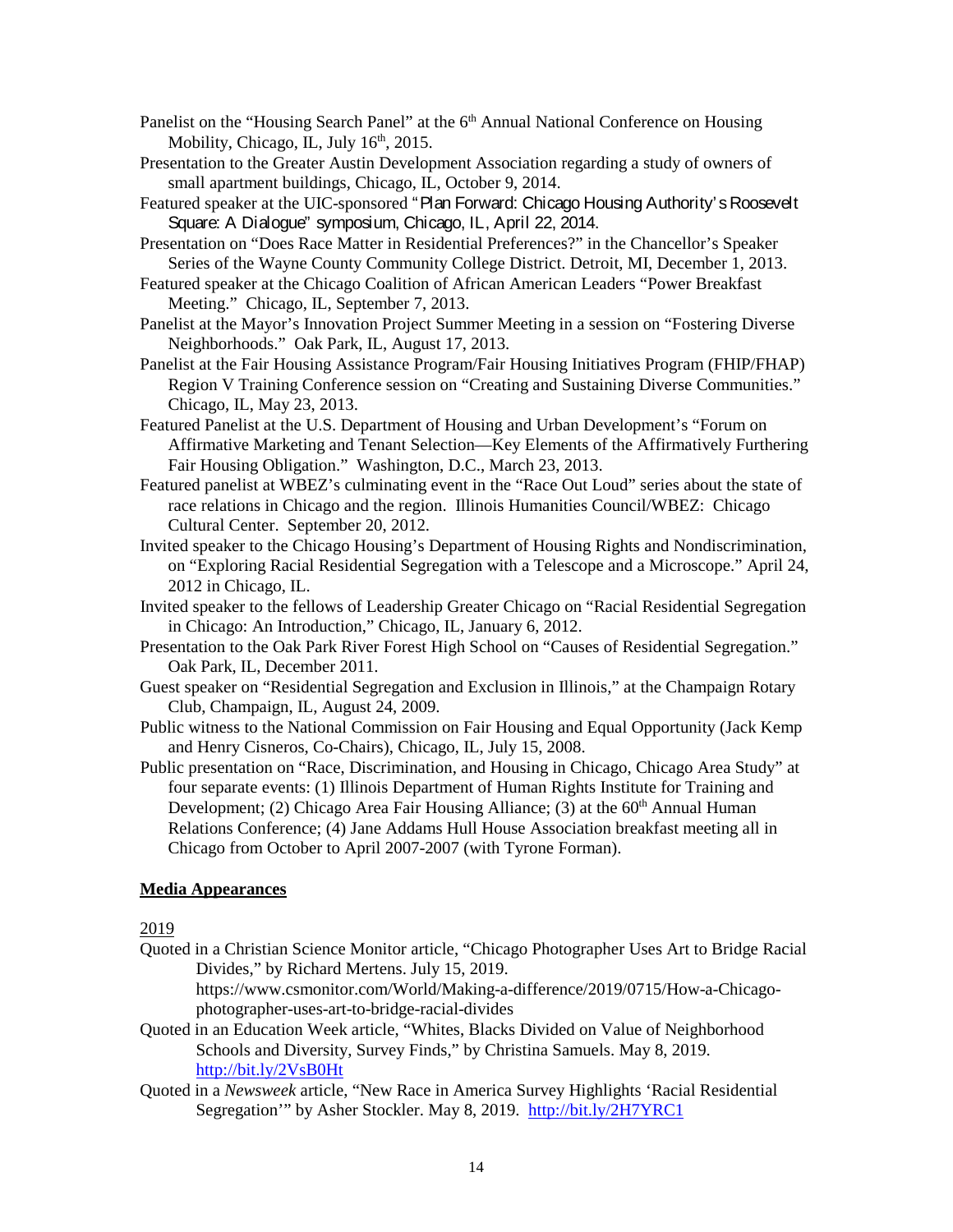Featured expert in a CBS2 Chicago story on segregation in Chicago, "Race and Segregation in Chicago, 'We Have Created it. We Engineered Segregation." By Vince Gerasole. February 11, 2019.<https://chicago.cbslocal.com/2019/02/11/race-segregation-chicago-neighborhoods/>

2018

- Quoted in an article, "Oak Park Regional Housing Center celebrates 50<sup>th</sup> Anniversary of the Fair Housing Act," in Oak Leaves/Chicago Tribune, October 20, 2018. [http://www.chicagotribune.com/suburbs/oak-park/news/ct-oak-fair-housing-anniversary-tl-](http://www.chicagotribune.com/suburbs/oak-park/news/ct-oak-fair-housing-anniversary-tl-1011-story.html)[1011-story.html](http://www.chicagotribune.com/suburbs/oak-park/news/ct-oak-fair-housing-anniversary-tl-1011-story.html)
- Quoted in an AP article, "Race Central to Chicago Case, Even if Jury Doesn't Hear It," appearing in more than 150 news outlets around the United States. September 25, 2018. For example: [https://www.nytimes.com/aponline/2018/09/21/us/ap-us-chicago-police-laquan](https://www.nytimes.com/aponline/2018/09/21/us/ap-us-chicago-police-laquan-mcdonald-race.html)[mcdonald-race.html](https://www.nytimes.com/aponline/2018/09/21/us/ap-us-chicago-police-laquan-mcdonald-race.html)
- Quoted extensively in an article, "With Folded Map, artist Tonika Lewis Johnson Brings a Segregated Chicago Together One Set of Cartographical Twins at a Time," in A Beautiful Perspective, September 10, 2018.
- Research cited in an article, "I Hate-Watch 'House Hunters' to Understand Segregation" by Natalie Y. Moore, in CityLab, July 2, 2018.<https://www.citylab.com/amp/article/564278/>
- Research cited in an article, "Is Houston's Food the Way to Understand its Diversity?" Houston Chronicle. June 25, 2018. [https://www.houstonchronicle.com/local/gray-matters/article/food](https://www.houstonchronicle.com/local/gray-matters/article/food-houston-bourdain-diversity-urbanism-13023556.php)[houston-bourdain-diversity-urbanism-13023556.php](https://www.houstonchronicle.com/local/gray-matters/article/food-houston-bourdain-diversity-urbanism-13023556.php)
- Research cited in an article, "White Flight Returns, This time From the Suburbs." Governing, June 2018.<http://www.governing.com/topics/urban/gov-white-flight-suburbs.html>
- Interviewed (and cited) for an article, "A Bridge to Segregation? Englewood Photographer Introduces Neighbors on Oppose Sides of Chicago." Chicago Tribune, 5/21/18. [http://www.chicagotribune.com/news/local/breaking/ct-met-folded-map-project-chicago-](http://www.chicagotribune.com/news/local/breaking/ct-met-folded-map-project-chicago-20180521-story.html)[20180521-story.html](http://www.chicagotribune.com/news/local/breaking/ct-met-folded-map-project-chicago-20180521-story.html)
- Guest on "Across America with Carol Costello" on segment on "Why Do Americans Self-Segregate?" HLN, May 10, 2018.<http://bit.ly/2k6Wcxe>
- Interviewed (and cited) for an article, "America is more diverse than ever—but still segregated," by Aaron Williams and Armand Emamdjomeh, Washington Post, 5/2/2018. [https://www.washingtonpost.com/graphics/2018/national/segregation-us](https://www.washingtonpost.com/graphics/2018/national/segregation-us-cities/?utm_term=.f04c575dd9e2)[cities/?utm\\_term=.f04c575dd9e2](https://www.washingtonpost.com/graphics/2018/national/segregation-us-cities/?utm_term=.f04c575dd9e2)
- Interviewed on WGN Radio's Sunday Spin: Politics with Rick Pearson, "The Cycle of Segregation through a Sociologist's Lens," WGN Radio, April 1, 2018. <https://wgnradio.com/2018/04/01/the-cycle-of-segregation-through-a-sociologists-lens/>
- Interviewed on Chicago Public Radio's (WBEZ FM 91.5) News on the occasion of the  $50<sup>th</sup>$ Anniversary of the signing of the Fair Housing Act on 4/11/2018.
- Interviewed for a televised segment on "Cycle of Segregation" by Kevin McDermott, Public Perspective, Elmhurst, IL on 4/12/2018.<https://www.youtube.com/watch?v=-d6kAuhbbrw>
- Interviewed for story on segregation, "Does Housing Segregation Lead to More Segregation?" KJZZ Radio, Mesa, AZ, 3/19/2018.
- Article about co-authored book with Kyle Crowder, in Futurity.org, "How our friends and routines can add to segregation." By Kim Eckart-Washington. 3/15/2018. <https://www.futurity.org/social-networks-racial-segregation-1704222/>
- Interviewed (with Kyle Crowder) on Chicago Public Radio's (WBEZ FM 91.5) "The Morning Shift" on 2/22/2018.
- Review of book, *Cycle of Segregation*, by Douglas Massey, appearing in Jacobin, 2/19/2018. <https://www.jacobinmag.com/2018/02/cycle-of-segregation-review-krysan-crowder-racism>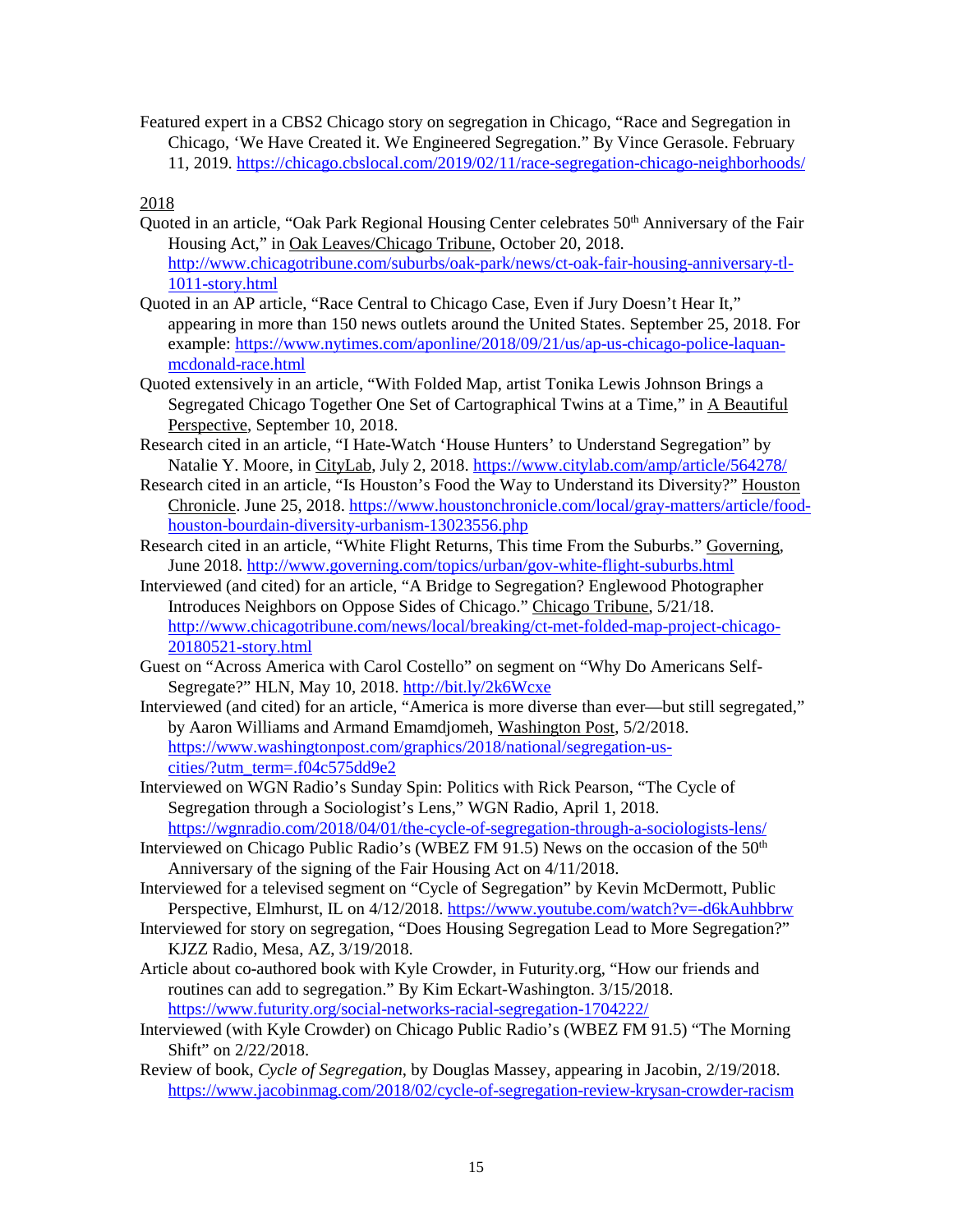- Interviewed (with Kyle Crowder) for an article, "To Better Understand Segregation, Look at Social Networks" by Jen Kinney, Next City, 2/9/2018. [https://nextcity.org/daily/entry/to](https://nextcity.org/daily/entry/to-better-understand-segregation-look-at-social-networks)[better-understand-segregation-look-at-social-networks](https://nextcity.org/daily/entry/to-better-understand-segregation-look-at-social-networks)
- Research cited in an article, "White Americans, You Can't Embrace Immigration if You Don't Practice Integration," by Lincoln Anthony Blades, TeenVogue, 1/23/2018.
- Interviewed (with Kyle Crowder) for an article, "Does Segregation Beget Segregation?" by Dwyer Gunn, appearing in *Pacific Standard*, 1/15/2018; and City Lab, 1/22/2018. <https://psmag.com/economics/does-segregation-beget-segregation>and <https://www.citylab.com/equity/2018/01/does-segregation-beget-segregation/550841/> .
- Interviewed (with Kyle Crowder) for an article, "New Book 'Cycle of Segregation' Examines How Invisible Forces Reinforce Housing Inequity," by Catherine Gonzalez, Colorlines,1/11/2018. [https://www.colorlines.com/articles/new-book-cycle-segregation](https://www.colorlines.com/articles/new-book-cycle-segregation-examines-how-invisible-forces-reinforce-housing-inequity)[examines-how-invisible-forces-reinforce-housing-inequity](https://www.colorlines.com/articles/new-book-cycle-segregation-examines-how-invisible-forces-reinforce-housing-inequity)
- Research cited in "We can draw school zones to make classrooms less segregated. This is how well your district does," by Alvin Chang, Vox.com. 1/8/2018. <https://www.vox.com/2018/1/8/16822374/school-segregation-gerrymander-map>

### 2017

- Interviewed (and quoted) in a story on "Home Buying While Black," by Danielle Douglas-Gabriel, Washington Post, 9/7/2017.
- Interviewed (and cited) in a story on "Austin Population Drops to No. 2 in City for  $1<sup>st</sup>$  Time in 45 Years," Chicago Tribune, 7/14/2017.
- Research cited in a story on "Wealthy blacks just as likely to be segregated as poor here" by Dennis Rodkin, Crain's Chicago Business, 5/18/2017. [http://www.chicagobusiness.com/realestate/20170518/CRED0701/170519856/blacks-in](http://www.chicagobusiness.com/realestate/20170518/CRED0701/170519856/blacks-in-cook-county-segregated-regardless-of-income)[cook-county-segregated-regardless-of-income](http://www.chicagobusiness.com/realestate/20170518/CRED0701/170519856/blacks-in-cook-county-segregated-regardless-of-income)
- Interviewed for story on "Why is Marin County So White?", Bay Curious, KQED Radio, San Francisco, 2/16/2017.
- Research cited extensively in "White America is quietly self-segregating," Vox.com, 1/18/2017.

### 2016

- Interviewed for story on racial attitudes website, "Website chronicles more than 50 years of racial attitudes," WDCB Radio, Glen Ellyn, IL, 11/17/2016.
- Research cited in "Is Integration Worth Pursuing? Three Lines of Argument," Metropolitan Planning Council, Chicago, Illinois, 8/30/2016.
- Quoted in a story, online, "Ask the Experts: 2016s states that have achieved the most racial progress." WalletHub.com, Carbonated.tv 1/15/2016.
- Quoted in a story in The Economist, "The great melting." 1/9/2016.

### 2015

- Radio quote, "Equity: Racial bias in housing takes a blow" Illinois Public Radio/Illinois Issues. 7/29/2015.
- Cited extensively in a comprehensive report, "How race changes the way we view neighborhoods," Washington Post (7/15/2015 and 7/16/2016).
- Cited in a story in the Atlantic (Citylab), "It's mostly white people who prefer to live in segregated neighborhoods." 6/25/2015.
- Quoted in a story on FiveThirtyEight, "Attitudes toward racism and inequality are shifting." 6/23/2015.
- Quoted in a story in Slate on "Why integrating America's neighborhoods and cities is harder than we think." 5/15/2015.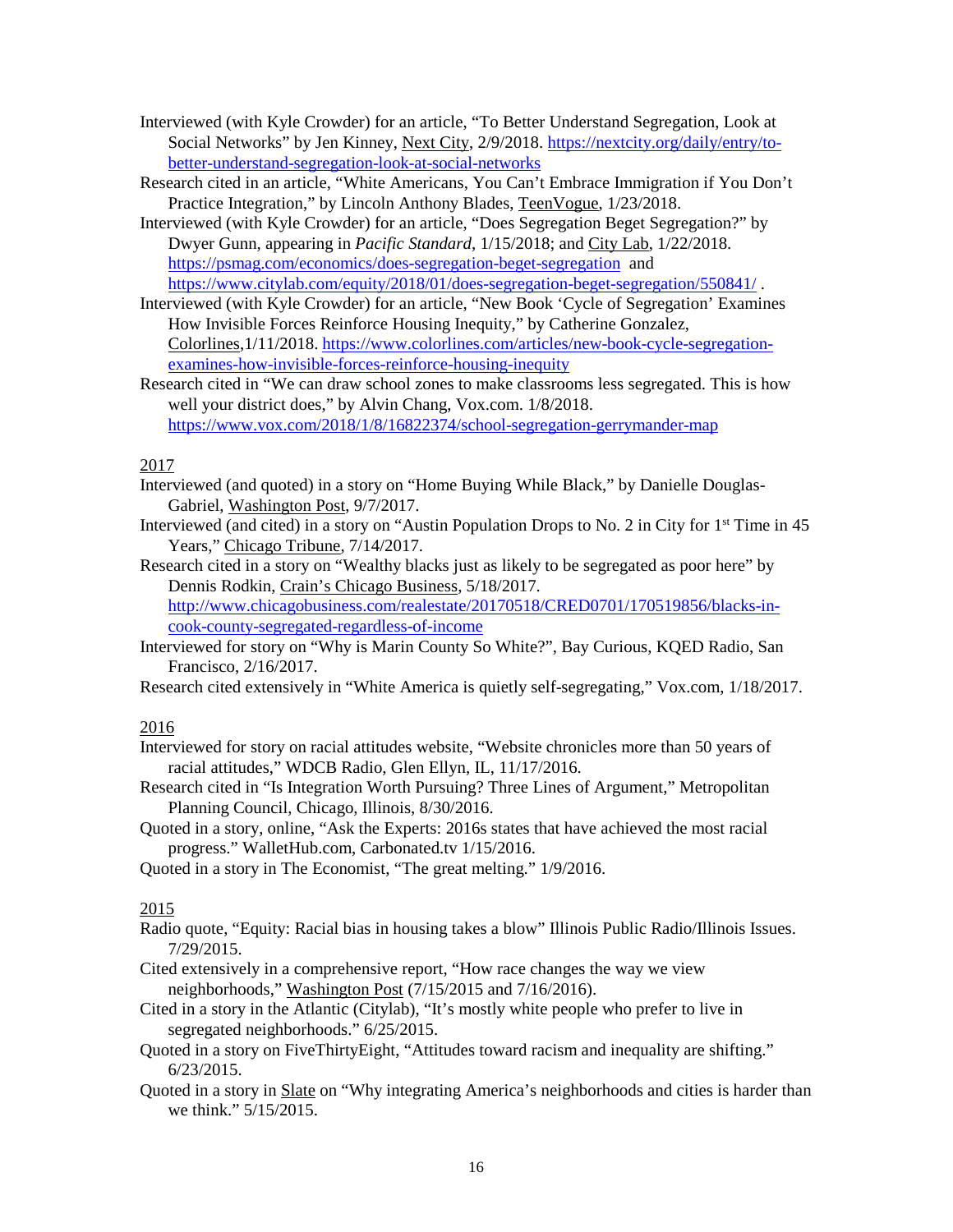### 2014

Quoted in a story on Journalistsreource.org (Shorenstein Center on Media, Politics, and Public Policy at Harvard University), on trends in white racial atitudes. August 14, 2014.

Quoted in an article, "The Data-Driven Home Search," in the New York Times. July 18, 2014. [https://www.nytimes.com/2014/07/20/realestate/using-data-to-find-a-new-york-suburb-that](https://www.nytimes.com/2014/07/20/realestate/using-data-to-find-a-new-york-suburb-that-fits.html)[fits.html](https://www.nytimes.com/2014/07/20/realestate/using-data-to-find-a-new-york-suburb-that-fits.html)

### 2013

PD&R Edge: Online Magazine published by the Policy Development and Research Division of U.S. HUD, summarized my February presentation to HUD.

[http://www.huduser.org/portal/pdredge/pdr\\_edge\\_featd\\_article\\_030813.html](http://www.huduser.org/portal/pdredge/pdr_edge_featd_article_030813.html)

Interviewed for an article in the L.A. Times about racial attitudes. August 22, 2013. Interviewed for an article in the Chicago Tribune about housing. June 17, 2013.

## 2012

Interviewed for an article in the Portland (OR) Tribune about residential segregation. September 6, 2012.

Interviewed for WBEZ's Afternoon Shift program about racial segregation. August 3, 2012

### 2011

Quoted in a story, "Five Myths about the 10 Most Segregated Metro Areas," in Salon.com, April 3, 2011. [https://www.salon.com/2011/04/03/myth\\_10\\_segregated\\_cities/](https://www.salon.com/2011/04/03/myth_10_segregated_cities/)

### 2009

Interviewed on WBEZ's Eight-Forty-Eight Radio program. December 9. Research the subject of a column by Chicago Sun-Times columnist Esther Cepeda. December 14.

### 2008

Research the subject of two columns by Chicago Tribune columnist Dawn Turner Trice. November 28 and December 1.

## 2006

Interviewed by McClatchy Washington Bureau reporters for a story on "Social Integration in the U.S." Article picked up by about 20 newspapers throughout the U.S. . June.

## **Work In Progress**

Maria Krysan, Amanda Lewis, Max Cuddy and Deanna Christianson. 2019. "Choosing Homes without Choosing Schools? Urban Parents Navigating Neighborhoods and School Choice." Revise and resubmit.

Max Cuddy, Amanda Lewis, and Maria Krysan. 2019. "How Parents Find Schools: School Choice, Access to Information, and the Reproduction of Inequality." Manuscript in progress.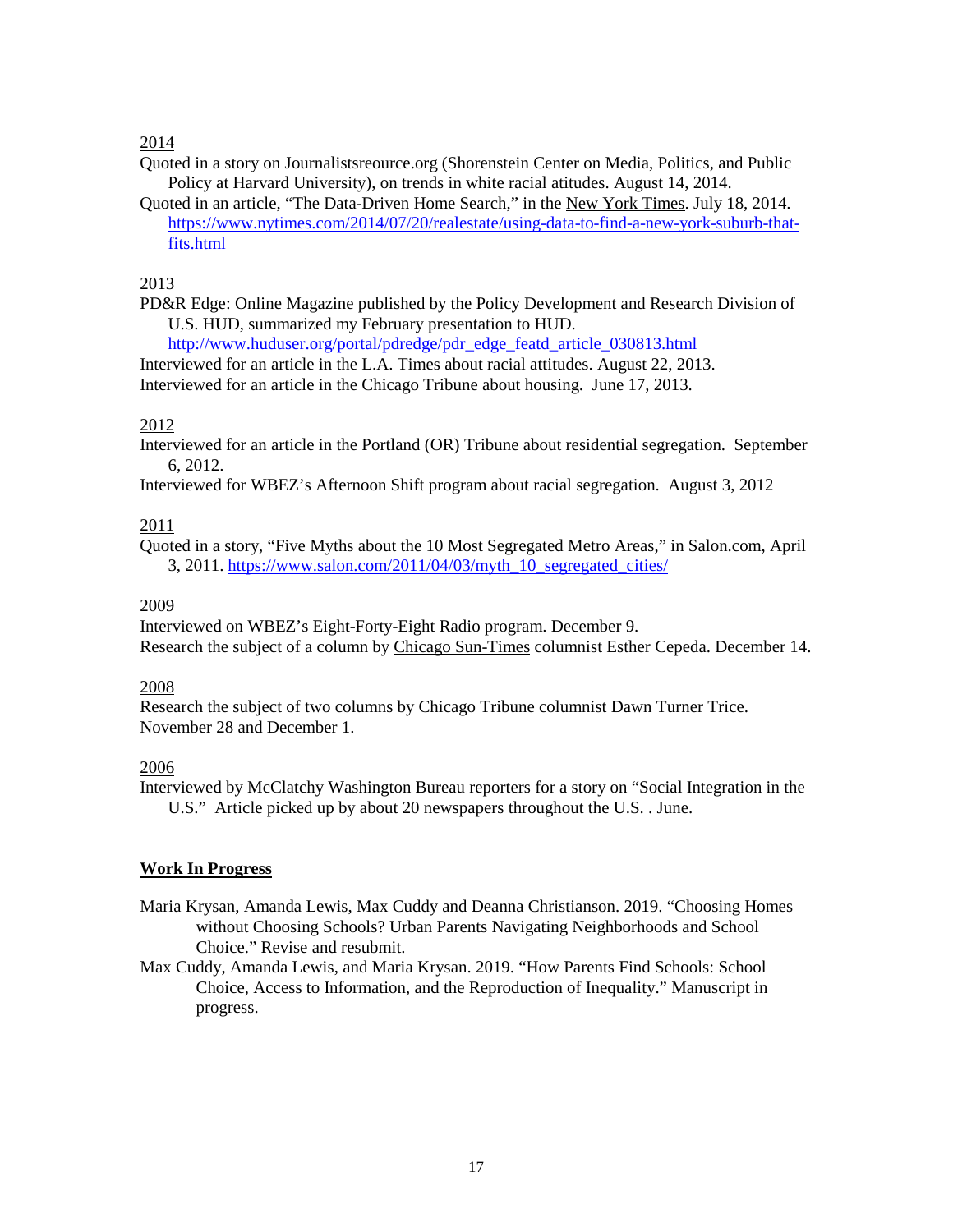# **Grants and Contracts**

| 2019      | Institute for Policy and Community Engagement Grant, University of Illinois at<br>Chicago, "Expanding Folded Map: Engaging Hearts and Minds About Chicago's<br>Segregation." UIC Investigator: Maria Krysan; Community Partner: Tonika                                                                                       |
|-----------|------------------------------------------------------------------------------------------------------------------------------------------------------------------------------------------------------------------------------------------------------------------------------------------------------------------------------|
|           | Johnson. Total award: \$10,000.                                                                                                                                                                                                                                                                                              |
| 2018-2019 | Institute of Government and Public Affairs Initiative Grant, "Race and Inequality<br>Initiative." Principal Investigator: Maria Krysan. Co-Investigator: Amanda<br>Lewis. Total award: \$22,763.                                                                                                                             |
| 2018      | Institute for Policy and Civic Engagement Grant. "Explaining Racial Inequality<br>in Chicago." Principal Investigator: Maria Krysan. Co-Investigators: Tyrone<br>Forman and Amanda Lewis. Total award: \$20,000                                                                                                              |
| 2017-2018 | Institute of Government and Public Affairs Initiative Grant, "Race and Inequality<br>Initiative." Principal Investigator: Maria Krysan. Co-Investigator: Amanda<br>Lewis.Total award: \$28,056                                                                                                                               |
| 2016-2017 | Institute of Government and Public Affairs Initiative Grant, "Race and Inequality<br>Initiative." Principal Investigator: Maria Krysan. Co-Investigator: Amanda<br>Lewis.Total award: \$18,056.                                                                                                                              |
| 2015-2016 | Institute of Government and Public Affairs Initiative Grant, "Race and Inequality<br>Initiative." Principal Investigator: Maria Krysan. Co-Investigator: Amanda<br>Lewis.Total award: \$22,071                                                                                                                               |
| 2015-2016 | National Science Foundation Doctoral Dissertation Research Grant, "Identity<br>and Audience in Social Media." Principal Investigator (faculty sponsor): Maria<br>Krysan; Co-Investigator (Graduate student): Jonathan Stringfield. Total award:<br>\$12,000.                                                                 |
| 2014-2015 | Institute of Government and Public Affairs Initiative Grant, "Unpacking Racial<br>Disparities." Principal Investigator: Maria Krysan. Total award: \$63,000.                                                                                                                                                                 |
| 2013-2014 | Office of Social Science Research, "Legacy Effects and the Dynamics of<br>Residential Segregation." Principal Investigator: Maria Krysan. Total award:<br>\$4,322.                                                                                                                                                           |
| 2013-2014 | Institute for Research on Race and Public Policy, "Choosing Integration: An<br>Analysis of Housing Searches Assisted by the Oak Park Regional Housing<br>Center." Principal Investigator: Maria Krysan. Total award: \$5,000.                                                                                                |
| 2013-2015 | Department of Housing and Urban Development, with the Urban Institute,<br>"Housing Search Process of Racial and Ethnic Minorities." Principal<br>Investigator: Maria Krysan. Total Contract: \$977,223.                                                                                                                      |
| 2013-2015 | National Science Foundation, "Collaborative Research: Neighborhood<br>Knowledge, Selection, and Segregation." Principal Investigator: Maria Krysan.<br>Co-Investigators: Kyle Crowder and Michael Bader. UIC Award: \$325,260.                                                                                               |
| 2013-2014 | Policy and Social Engagement Fellowship, Institute for Research on Race and<br>Public Policy, University of Illinois at Chicago. "Welcome Home: Addressing<br>the Housing Crisis with an Integrative Model." PI: Maria Krysan. Total award:<br>\$10,000.                                                                     |
| 2012-2013 | Time Sharing Experiments in the Social Sciences (TESS) funded by the National<br>Science Foundation. "Americans' Support for Workplace Interventions for<br>Combating Racial and Gender Bias: The Impact of Policy Justifications and<br>Inequality Beliefs." PI: William Bielby. Co-PI: Maria Krysan and Cedric<br>Herring. |
| 2011      | Research Grant Support Program-Social Sciences, Office of Social Science<br>Research, University of Illinois at Chicago. "Neighborhood Knowledge,                                                                                                                                                                            |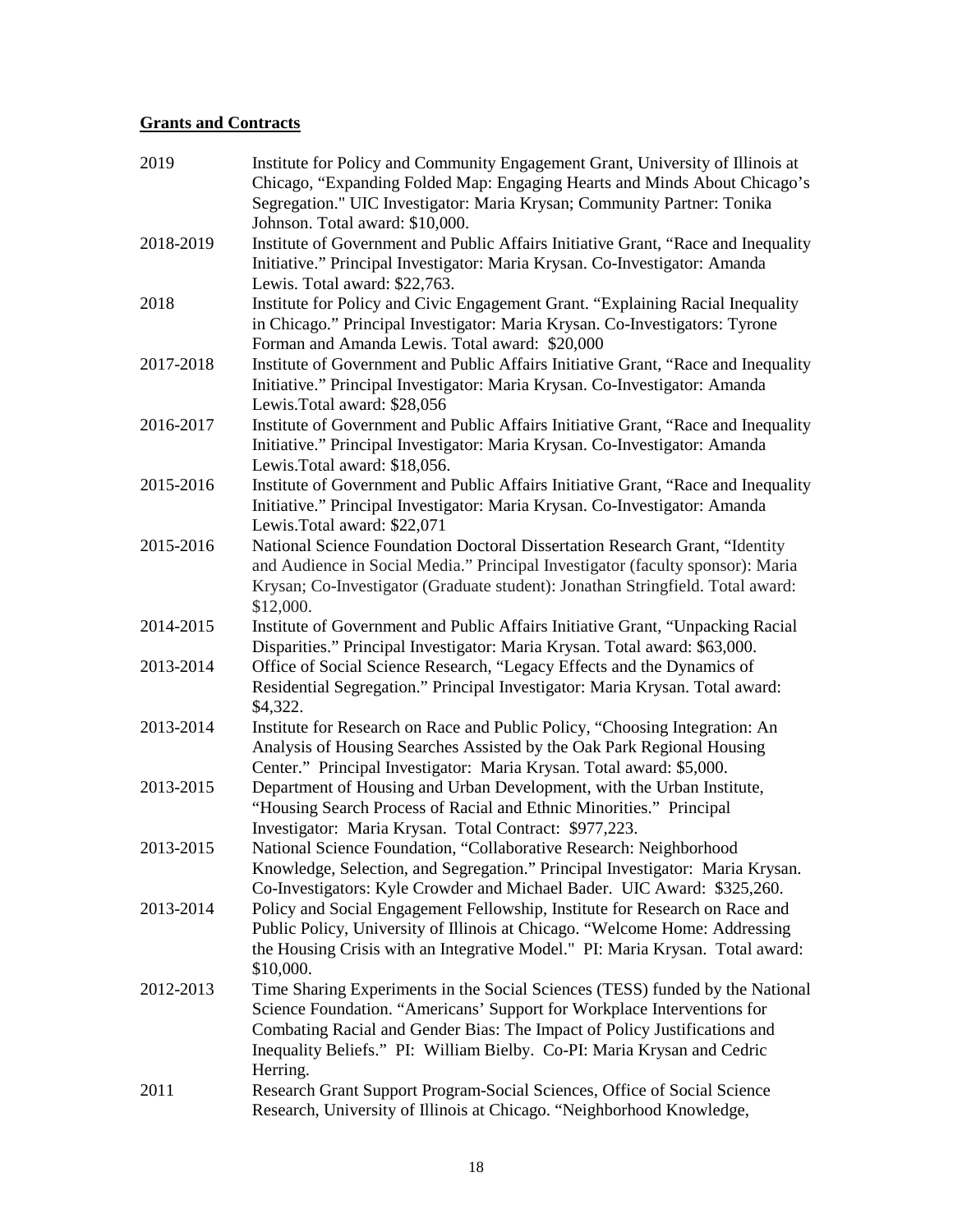|           | Experiences, and Perceptions and the Processes of Racial Residential             |
|-----------|----------------------------------------------------------------------------------|
|           | Segregation." PI: Maria Krysan. Total award, \$7,500.                            |
| 2010-2011 | Department of Housing and Urban Development, "Cybersegregation: Is Neil a        |
|           | More Desirable Tenant than Tyrone or Jorge?" Project PI: Samantha Friedman,      |
|           | SUNY-Albany; UIC Principal Investigator: Maria Krysan. Total UIC award:          |
|           | \$20,572.                                                                        |
| 2009-2011 | National Science Foundation, "Immigration, Institutions, and Inter-group         |
|           | Relations." Principal Investigator: Maria Krysan; Co-Investigators: Andy         |
|           | Clarno, Nilda Flores-Gonzalez, and Pamela Popielarz. Total award, \$420,233.     |
| 2009-2010 | Office of Social Science Research, University of Illinois at Chicago, "The       |
|           | Internet as a Tool for Integration: A Pilot Study of MoveSmart.org." Principal   |
|           | Investigator: Maria Krysan. Total award: \$1,950.                                |
| 2009-2010 | National Institute of Health, R21 NICHD Administrative Supplement,               |
|           | "Cybersegregation: Is Neil a More Desirable Tenants than Tyrone or Jorge?"       |
|           | Project PI: Samantha Friedman, SUNY-Albany; Co-Investigator and UIC PI:          |
|           | Maria Krysan; Project Co-Investigator: Gregory Squires. Total UIC Award,         |
|           | \$45,633.                                                                        |
| 2008-2011 | Ford Foundation, "Rethinking Race and Affirmative Action in the U.S. and         |
|           | South Africa." Principal Investigator: Paul Zeleza; Co-Investigators William     |
|           | Bielby, Cedric Herring and Maria Krysan. Total award, \$349,801.                 |
| 2007-2008 | National Science Foundation, Doctoral Dissertation Research Grant. "Working      |
|           | on Deadline: A Study of the Careers of Reporters and Editors at U.S. Daily       |
|           | Newspapers". Principal Investigator (faculty sponsor): Maria Krysan; Co-         |
|           | Investigator (graduate student): Shawn Neidorf. Total award, \$7,492.            |
| 2006-2008 | National Institutes of Health, NICHD RO3 Grant. "How Does Race Matter in         |
|           | Housing? Search Strategies, Experiences, and Preferences." Principal             |
|           | Investigator: Maria Krysan (Co-Investigator: Mick P. Couper). Total award,       |
|           | \$187,741.                                                                       |
| 2004-2005 | National Science Foundation. Research Experiences for Undergraduates (REU)       |
|           | Supplemental Grant for "Collaborative Research on Race and Rust Belt             |
|           | Revitalization: What Determines Who Lives Where?" Principal Investigator:        |
|           | Maria Krysan. Total award, \$14,363.                                             |
| 2003-2005 | National Science Foundation Grant. "Collaborative Research on Race and Rust      |
|           | Belt Revitalization: What Determines Who Lives Where?" (Collaborative            |
|           | Research Project with Reynolds Farley and Mick Couper, University of             |
|           | Michigan; UIC Principal Investigator: Maria Krysan). Total award, \$374,939.     |
| 2003-2004 | Ford Foundation Grant. "Race and Rust Belt Revitalization: What Determines       |
|           |                                                                                  |
|           | Who Lives Where?" (Co-Investigators: Mick Couper, Reynolds Farley, and           |
| 2002-2003 | Maria Krysan). Total award, \$100,000.                                           |
|           | Campus Research Board, University of Illinois at Chicago. "Race, Ethnicity and   |
|           | Residential Segregation." (Principal Investigator: Maria Krysan; Co-Principal    |
|           | Investigators: Phillip Bowman, Tyrone Forman, and Cedric Herring), \$14,980.     |
| 2002-2003 | Office of Social Science Research, University of Illinois at Chicago. "Race,     |
|           | Ethnicity, and Residential Segregation." (Principal Investigator: Maria Krysan), |
|           | \$5,478.                                                                         |
| 2002-2003 | Time-Sharing Experiments for the Social Sciences, funded by the National         |
|           | Science Foundation. "Exploring Racial Attitudes Online." (Co-Principal           |
|           | Investigators: Mick Couper and Maria Krysan).                                    |
| 2001-2002 | Russell Sage Foundation. "Changing Terrain of Race and Ethnicity: Theory,        |
|           | Methods and Public Policy-A Conference and Edited Volume." (Principal            |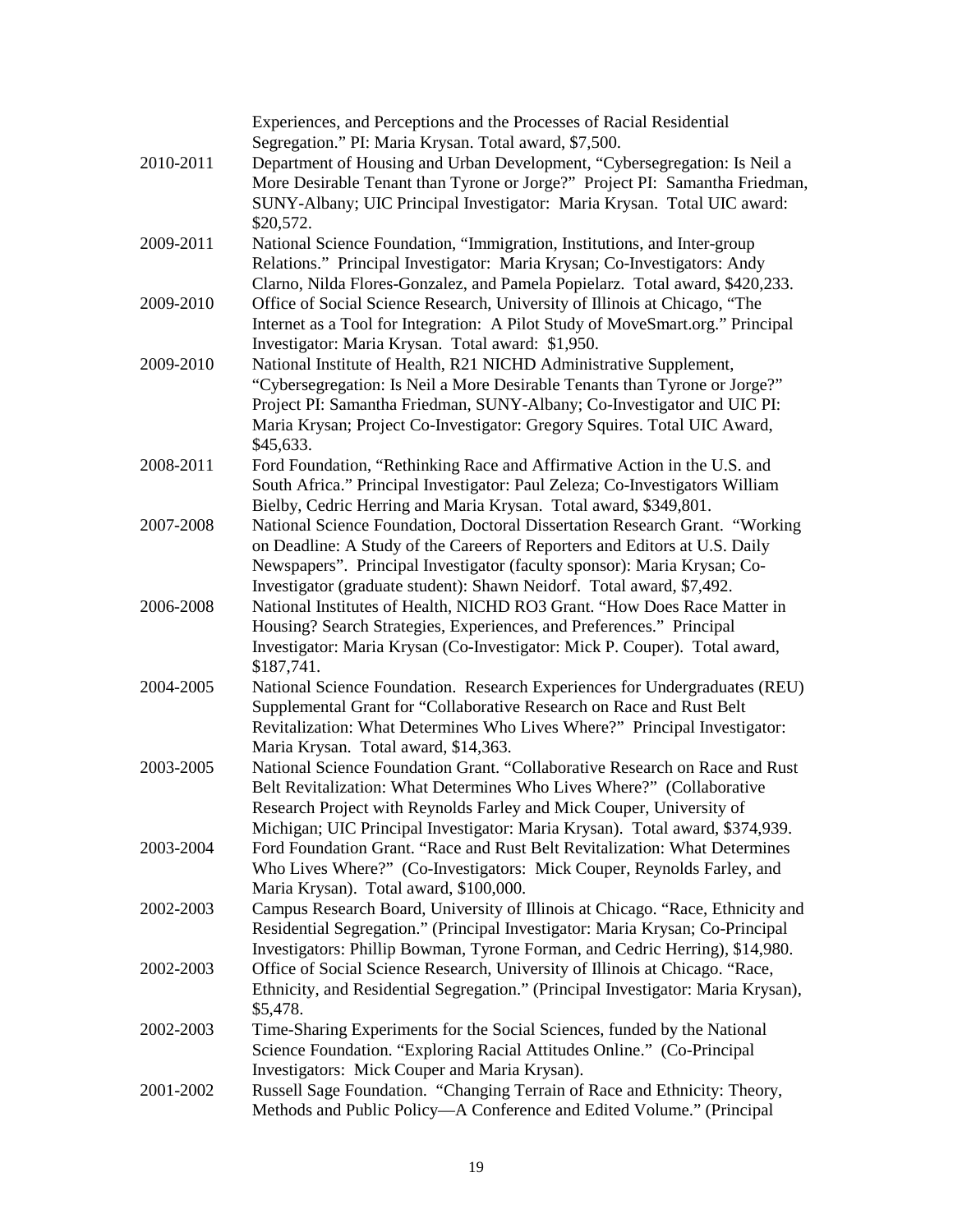|           | Investigator: Maria Krysan; Co-Principal Investigators: Phil Bowman, Sharon     |
|-----------|---------------------------------------------------------------------------------|
|           | Collins, Tyrone Forman, Cedric Herring, Amanda Lewis, and R. Stephen            |
|           | Warner), \$35,000.                                                              |
| 2001-2002 | American Sociological Association Fund for the Advancement of the Discipline    |
|           | Award. American Sociological Association and the National Science               |
|           | Foundation. "Changing Terrain of Race and Ethnicity: Theory, Methods, and       |
|           | Public Policy—A Conference and Edited Volume." (Principal Investigator:         |
|           | Maria Krysan; Co-Principal Investigators: Phil Bowman, Sharon Collins, Tyrone   |
|           | Forman, Cedric Herring, Amanda Lewis and R. Stephen Warner), \$5,000.           |
| 1999-2002 | National Science Foundation Grant. "Using Virtual Interviewers to Explore Race  |
|           | of Interviewer Effects." (Collaborative Research Project with Mick Couper,      |
|           | University of Michigan; Principal Investigators: Maria Krysan and Mick          |
|           | Couper). Total award, \$132,624.                                                |
| 1997-1999 | National Science Foundation Grant. "Residential Segregation: Beliefs and        |
|           | Preferences." (Principal Investigator: Reynolds Farley; Co-PIs: Elaine Fielding |
|           | and Maria Krysan), \$134,074.                                                   |
| 1996-1997 | Russell Sage Foundation Grant, "Racial Residential Preferences: The Meaning     |
|           | Behind the Cards," (Principal Investigator: Maria Krysan), \$24,170.            |
| 1994      | National Science Foundation Dissertation Improvement Research Grant (SBR-       |
|           | 94-12645), "White Racial Attitudes in the Detroit Metropolitan Area: Does it    |
|           | Matter How We Ask?" (Co-Principal Investigator: Maria Krysan; Co-Principal      |
|           | Investigator and Project Advisor: Howard Schuman), \$3,116.                     |
| 1994      | Rackham Dissertation Grant, Rackham School of Graduate Studies,                 |
|           | University of Michigan, \$2,500.                                                |

## **Fellowships and Honors**

| 2019 | Recipient (with co-author Kyle Crowder) of the 2019 Otis Dudley Duncan Book Award       |
|------|-----------------------------------------------------------------------------------------|
|      | from the Section on Sociology of Population of the American Sociological Association    |
|      | for Cycle of Segregation: Social Processes and Residential Stratification (Russell Sage |
|      | Foundation 2017).                                                                       |

- 2018 Recipient (with co-author Kyle Crowder) of the 2018 Oliver Cromwell Cox Book Award from the Section on Racial And Ethnic Minorities of the American Sociological Association for Cycle of Segregation: Social Processes and Residential Stratification (Russell Sage Foundation, 2017).
- 2018 Recipient (with co-author Kyle Crowder) of the 2018 Robert E. Park Award for the Best Book from the Community and Urban Sociology Section of the American Sociological Association for Cycle of Segregation: Social Processes and Residential Stratification (Russell Sage Foundation, 2017).
- 2018 Recipient (with co-author Kyle Crowder) of Honorable Mention for the 2018 Outstanding Contribution to Scholarship Book Award from the Race, Gender, and Class Section of the American Sociological Association for Cycle of Segregation: Social Processes and Residential Stratification (Russell Sage Foundation, 2017).
- 2014 Faculty Fellowship, Institute for Research on Race and Public Policy, University of Illinois at Chicago, Chicago, IL (Fall 2014)
- 2012 Recipient of the 2012 Oliver Cromwell Cox Article Award from the American Sociological Association's Section on Racial and Ethnic Minorities for "Does Race Matter in Neighborhood Preferences? Results from a Video Experiment," American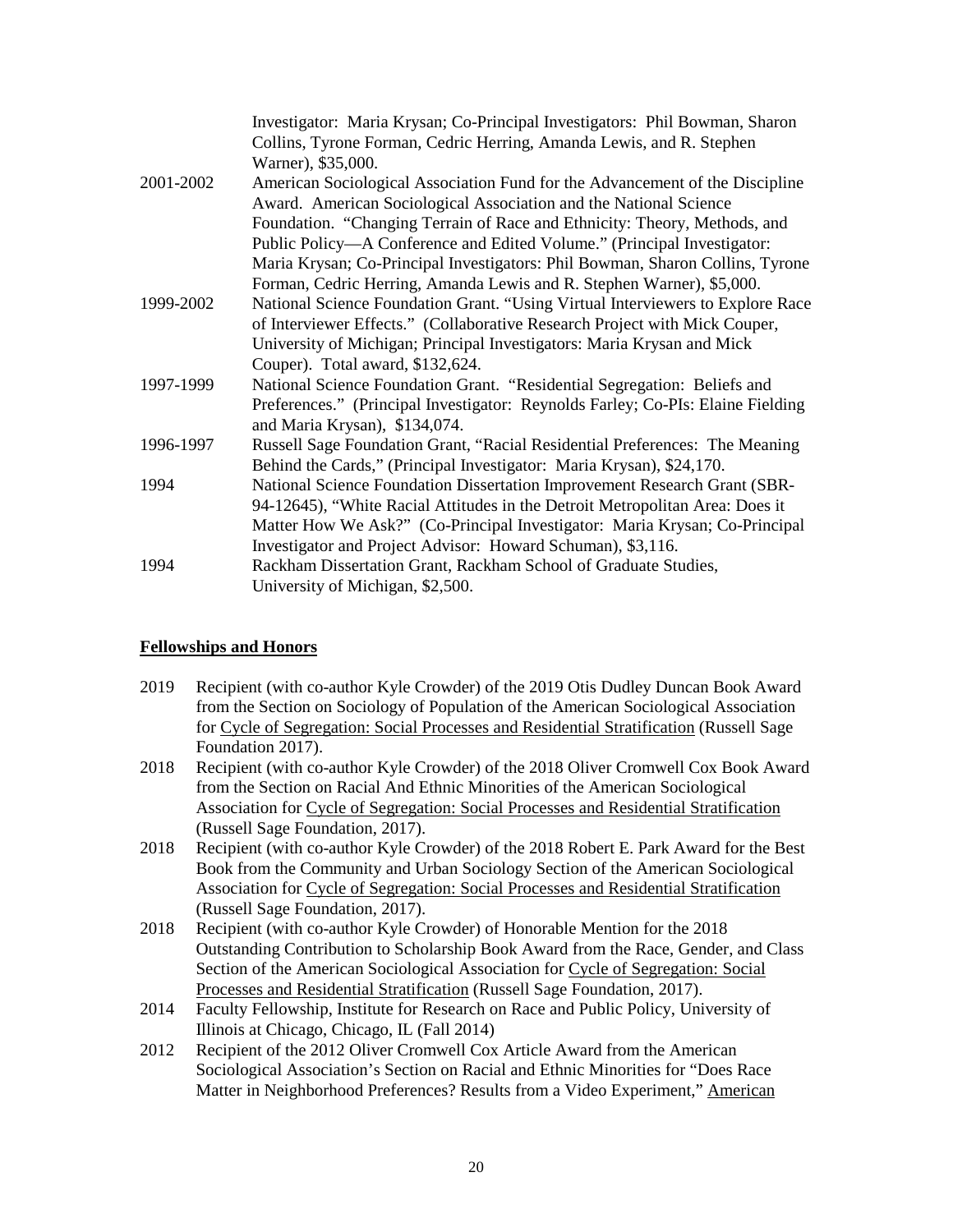Journal of Sociology 115(2): 527-559 (with Mick Couper, Reynolds Farley, and Tyrone Forman).

- 2005 Recipient of the 2005 American Association for Public Opinion Research Annual Book Award for Racial Attitudes in America: Trends and Interpretations, Revised Edition (1997) by Howard Schuman, Charlotte Steeh, Lawrence Bobo and Maria Krysan.
- 2004 Great Cities Faculty Scholar, Great Cities Institute, University of Illinois at Chicago, Chicago, IL
- 1998 Visiting Scholar, Russell Sage Foundation, New York, New York
- 1996 30th Annual American Association for Public Opinion Research Student Paper Competition winner for "Experiments, Quasi-Experiments, Surveys, and Depth Interviews: A Multi-Method Approach to Understanding White Racial Attitudes."
- 1995 Rackham School of Graduate Studies Finishing Grant. University of Michigan, Ann Arbor, MI
- 1994 Rackham Predoctoral Fellowship, Rackham School of Graduate Studies, University of Michigan, Ann Arbor, MI
- 1992 Preliminary Examination in Social Psychology, High Pass, Department of Sociology, University of Michigan
- 1990 Angus Campbell Fellowship, Institute for Social Research, Survey Research Center, and the Department of Sociology, University of Michigan

### **Courses Taught**

Sociological Research Methods (Undergraduate and Graduate), Public Opinion and Polling (Undergraduate), Survey Research Methods (Graduate), Junior and Senior Honors Seminar (Undergraduate), Race, Ethnicity and Residential Segregation (Graduate), Senior Research Experience (Undergraduate)

### **Departmental and University Service**

*University of Illinois at Chicago* 

Public Policy Working Group, Discovery Partners Institute, University of Illinois, Fall 2018 present.

Search Committee, Department of Political Science, Fall 2018.

Committee on Data Sciences and Social Sciences, Office of the Provost (appointed by Provost), 2018.

Associate Director for IRRPP Search Committee, Chair (appointed by Director of IRRPP), Spring 2018.

Survey Research Laboratory Review Committee, Office of the Provost (appointed by Provost), 2017.

EO Review Committee (Chair), College of Liberal Arts and Sciences (appointed by Dean), August 2017-February 2018

Review Committee Member, Vice Chancellor for Research (appointed by Chancellor), 2016. IGPA Task Force Member, appointed by VPAA, 2017.

Core Team Member, UIC Institutional Review Board (IRB) Protocol Review Process Improvement Initiative, March 2017-October 2017.

Faculty Advisory Committee, Institute of Government and Public Affairs (elected position), 2013-2014; 2014-2015

Executive Committee, College of Liberal Arts and Sciences (elected position), 2013-2015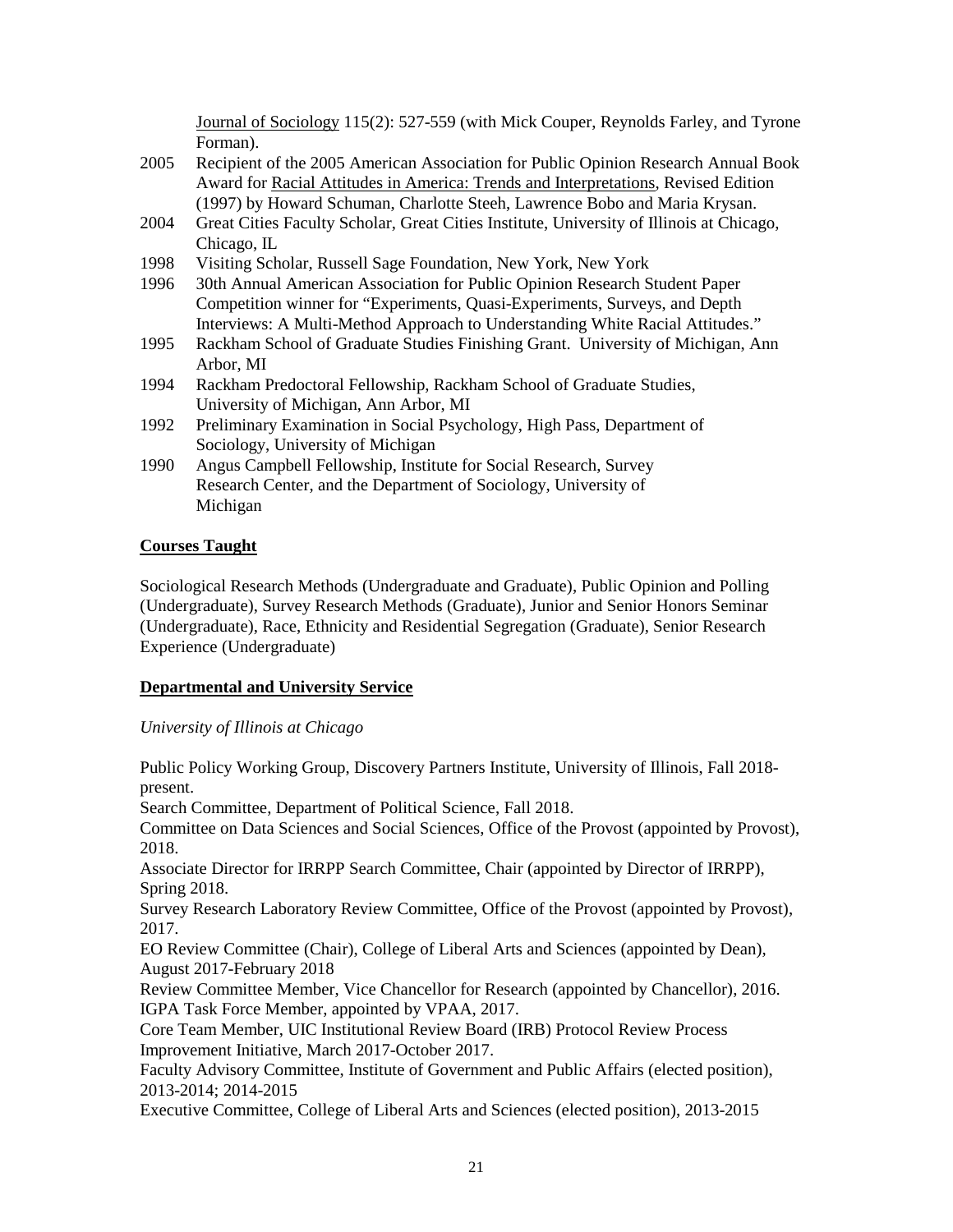Awards Committee, Graduate College (elected position), 2009-2012 Department Advisory Committee Member (elected position), 2001-2002; 2002-2003; 2004-2005; 2005-2006; 2007-2008; 2008-2009; 2012-2014 Coordinator of Graduate Program in Race, Ethnicity, and Gender, Department of Sociology, 2002-2003; 2003-2004; 2005-2006; 2006-2007; 2013-2014 Graduate Committee Member, 2000-2001; 2003-2004; 2005-2006; 2006-2007; 2007-2008; 2008- 2009 Chicago Faculty Advisory Committee Member for Survey Research Laboratory, 2002-present Sociology Department Head Search Committee Member, 2002-2003; 2004-2005 Sociology Department Search Committee Chair, 2009 Sociology Department Recruitment Search Committee, 2012 Institute of Government and Public Affairs, Director Search Committee, 2013 Sociology Department Colloquium Committee Chair, 2012-2013 Executive Officer Review Committee, College of Liberal Arts and Sciences, member, 2012 Race Conference Steering Committee Member, 2000-2002

*Pennsylvania State University* 

Faculty Advisory Committee (elected position), 1996-1997; 1997-1998; 1999-2000 Graduate Committee Member, 1996-1997; 1997-1998; 1999-2000 Undergraduate Committee Member, 1996-1997 MOST Committee Member, 1997-1998

## **Academic and Professional Service**

Councilor-at-large (elected) for the Council of the American Sociological Association (2019- 2022).

Robert Park Book Award Committee Chair, Community and Urban Sociology Section, American Sociological Association, 2019.

Editorial Board Member, RSF: The Russell Sage Foundation Journal of the Social Sciences, 2018-2020.

Advisory Committee, Journal of Survey Statistics and Methodology, 2017-2019.

Committee On Visitors, National Science Foundation, SBE/SES Division, July 2016.

Associate Editor, *Social Problems* (2014-2016)

Advisory Editor, *Social Problems* (2011-2014)

Editorial Board Member, American Sociological Association's *Rose Series in Sociology*, 2013- 2015

Social Science Advisory Board Member, Poverty and Race Research Action Council, Washington, D.C. 2013-

Panelist, National Science Foundation, Sociology Dissertation Advisory Panel. 2012-2015 Chair of the selection committee for the 2013 Oliver Cromwell Cox Best Article Award Selection Committee, Section on Racial and Ethnic Minorities, American Sociological Association.

Council Member, Community and Urban Sociology Section, American Sociological Association, 2009-2012

Board Member, General Social Survey Board of Overseers, 2006-2009.

Advisory Board Member, Templeton Flourishing Children Project, Child Trends, Inc. Washington, D.C. (2009-2012)

Editorial Board Member, *Public Opinion Quarterly* (2000-2003; 2004-2007; 2007-2010; 2010- 2013; 2013-2015)